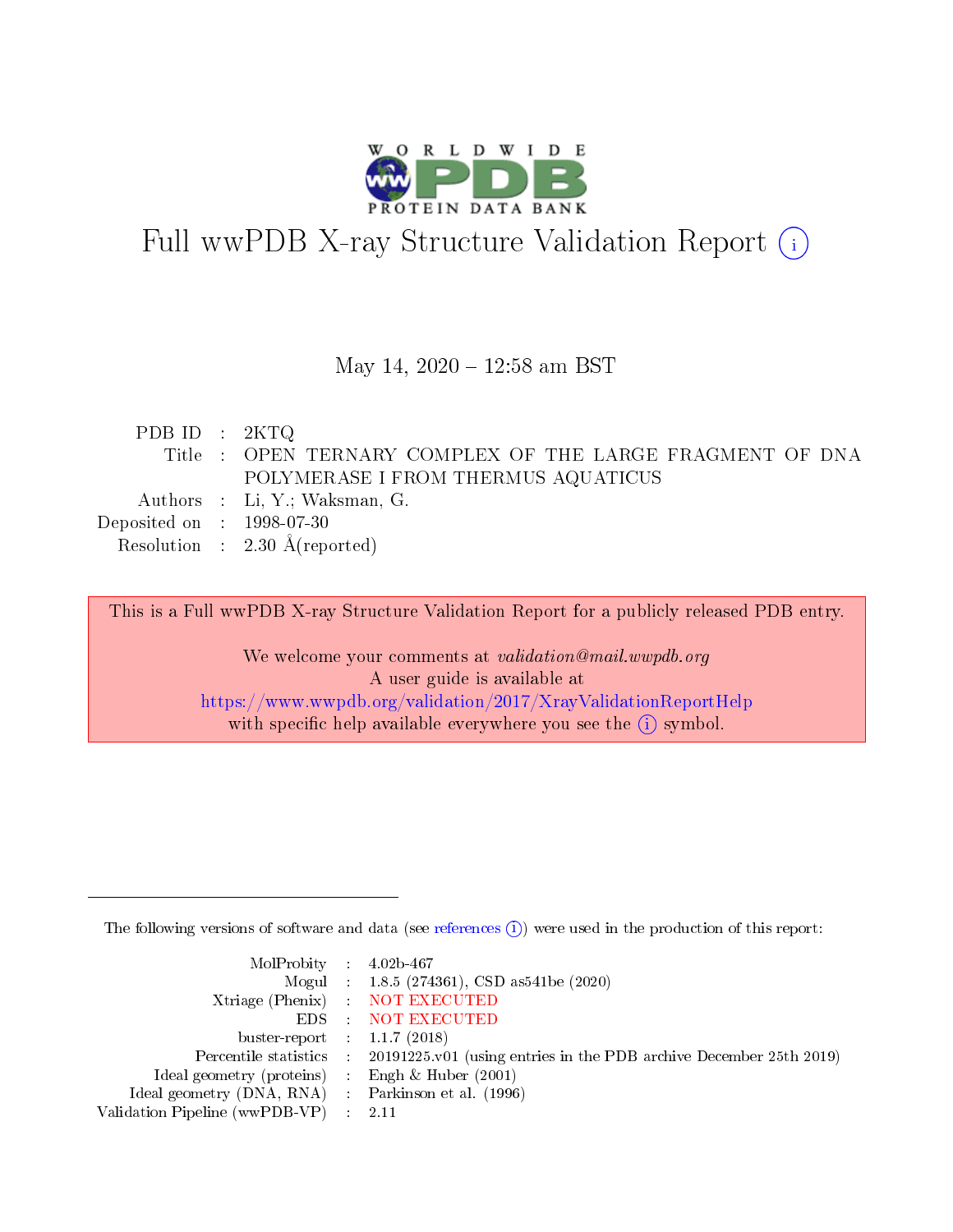# 1 [O](https://www.wwpdb.org/validation/2017/XrayValidationReportHelp#overall_quality)verall quality at a glance  $(i)$

The following experimental techniques were used to determine the structure: X-RAY DIFFRACTION

The reported resolution of this entry is 2.30 Å.

Percentile scores (ranging between 0-100) for global validation metrics of the entry are shown in the following graphic. The table shows the number of entries on which the scores are based.



| Metric                | Whole archive       | Similar resolution                                 |  |  |
|-----------------------|---------------------|----------------------------------------------------|--|--|
|                       | (# $\rm{Entries}$ ) | $(\text{\#Entries, resolution range}(\text{\AA}))$ |  |  |
| Clashscore            | 141614              | $5643 (2.30-2.30)$                                 |  |  |
| Ramachandran outliers | 138981              | $5575(2.30-2.30)$                                  |  |  |
| Sidechain outliers    | 138945              | $5575(2.30-2.30)$                                  |  |  |

The table below summarises the geometric issues observed across the polymeric chains and their fit to the electron density. The red, orange, yellow and green segments on the lower bar indicate the fraction of residues that contain outliers for  $\geq=3$ , 2, 1 and 0 types of geometric quality criteria respectively. A grey segment represents the fraction of residues that are not modelled. The numeric value for each fraction is indicated below the corresponding segment, with a dot representing fractions  $\epsilon = 5\%$ 

Note EDS was not executed.

|  | $\boxed{\text{Mol} \mid \text{Chain} \mid \text{Length}}$ | Quality of chain |           |  |  |
|--|-----------------------------------------------------------|------------------|-----------|--|--|
|  | 19 <sub>1</sub>                                           | 67%              | 33%       |  |  |
|  | 13                                                        | 38%              | 62%       |  |  |
|  | 538                                                       | 51%              | 39%<br>8% |  |  |

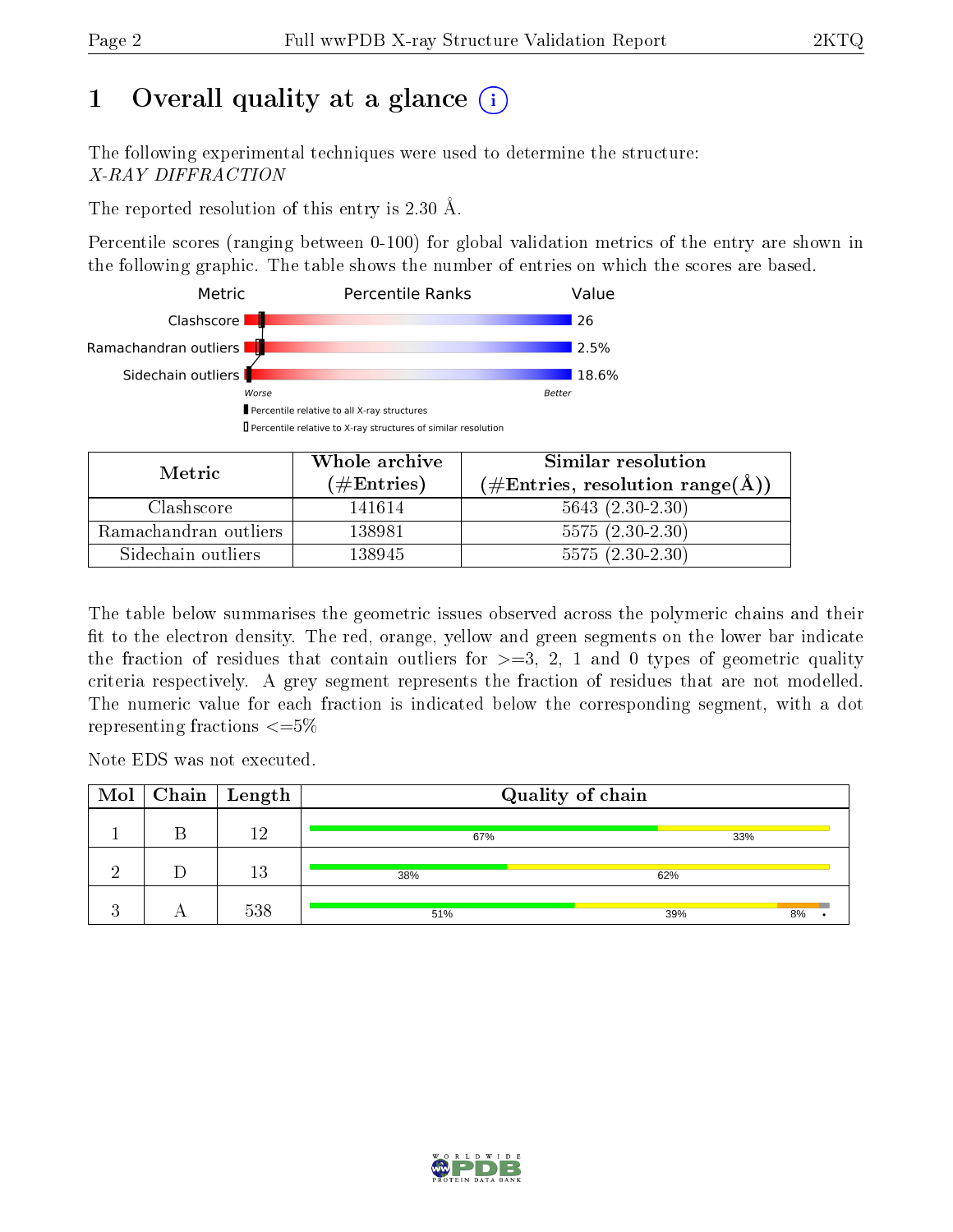# 2 Entry composition  $\left( \cdot \right)$

There are 6 unique types of molecules in this entry. The entry contains 4631 atoms, of which 0 are hydrogens and 0 are deuteriums.

In the tables below, the ZeroOcc column contains the number of atoms modelled with zero occupancy, the AltConf column contains the number of residues with at least one atom in alternate conformation and the Trace column contains the number of residues modelled with at most 2 atoms.

• Molecule 1 is a DNA chain called DNA (5'-D(\*GP\*AP\*CP\*CP\*AP\*CP\*GP\*GP\*CP\*GP\*  $CP*DOC$ )-3').

| Mol | $Chain   Residues$ |                        |     | $\rm{Atoms}$ |      |  | $\rm{ZeroOcc}$   $\rm{AltConf}$   $\rm{Trace}$ |  |
|-----|--------------------|------------------------|-----|--------------|------|--|------------------------------------------------|--|
|     | 12                 | $\rm Total$<br>$240\,$ | 114 | 48           | . 67 |  |                                                |  |

• Molecule 2 is a DNA chain called DNA (5'-D(\*GP\*GP\*GP\*GP\*GP\*CP\*CP\*GP\*TP\*GP\*  $GP*TP*C$ -3').

| Mol | Chain | $\mid$ Residues |                       |     | $\rm{Atoms}$ |  | $\rm{ZeroOcc}$   Alt $\rm{Conf}$   Trace |  |
|-----|-------|-----------------|-----------------------|-----|--------------|--|------------------------------------------|--|
|     |       | 19<br>ΤO        | $\text{Total}$<br>267 | 126 | - 51         |  |                                          |  |

• Molecule 3 is a protein called PROTEIN (LARGE FRAGMENT OF DNA POLYMERASE I).

| Mol | Chain | Residues |               |      | $\rm{Atoms}$ |     |   | " ZeroOcc | $\operatorname{AltConf}$ | $\vert$ Trace |
|-----|-------|----------|---------------|------|--------------|-----|---|-----------|--------------------------|---------------|
|     |       | 528      | Total<br>3948 | 2509 | 709          | 719 | N |           |                          |               |

• Molecule 4 is MAGNESIUM ION (three-letter code: MG) (formula: Mg).

|  | $\text{Mol}$   Chain   Residues | Atoms            | $\mid$ ZeroOcc $\mid$ AltConf $\mid$ |  |
|--|---------------------------------|------------------|--------------------------------------|--|
|  |                                 | $\mathrm{Total}$ |                                      |  |

 Molecule 5 is 2',3'-DIDEOXYCYTIDINE 5'-TRIPHOSPHATE (three-letter code: DCT) (formula:  $C_9H_{16}N_3O_{12}P_3$ ).

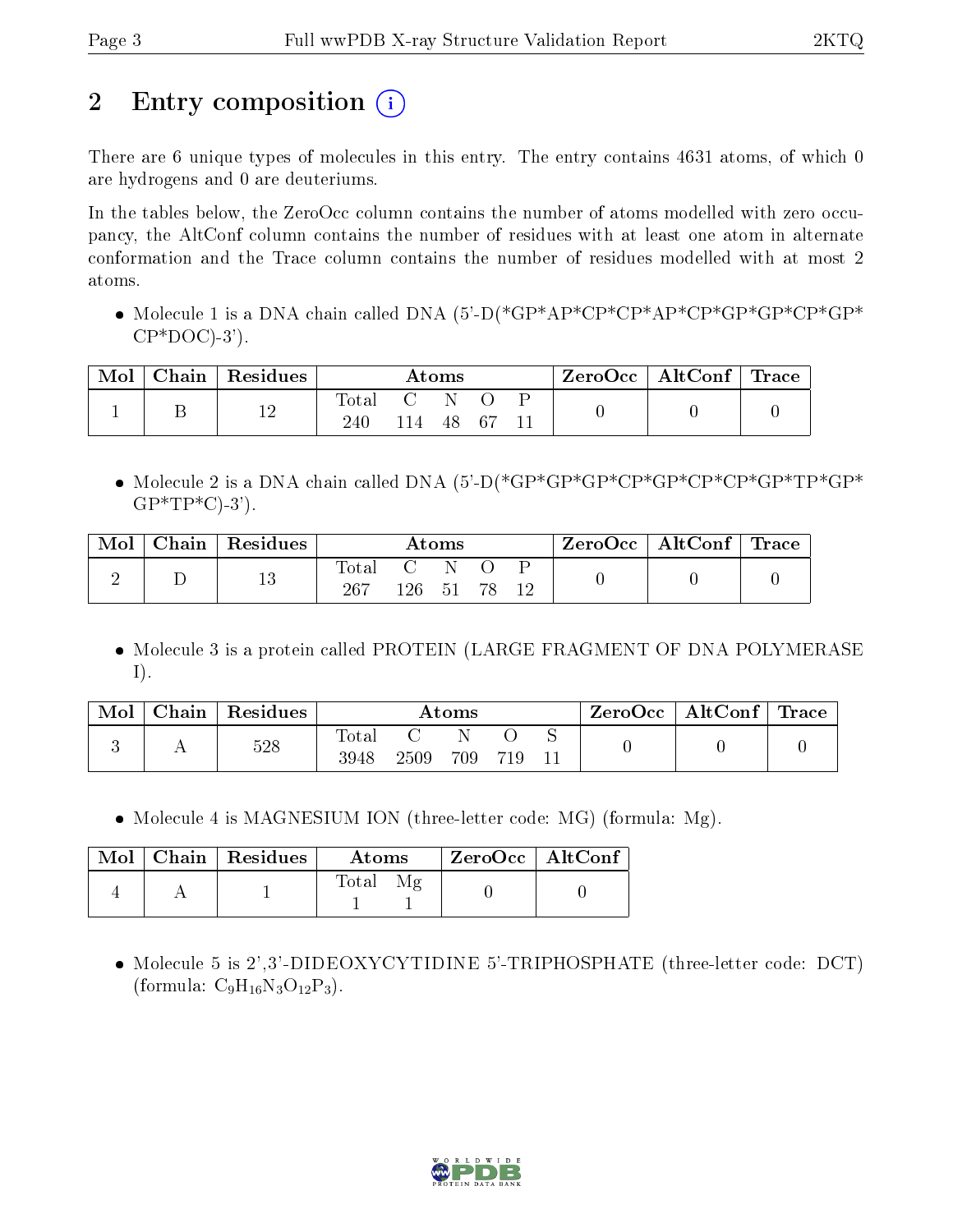

| Mol | Chain   $Residues$ | Atoms       |  |  | ZeroOcc   AltConf |  |  |
|-----|--------------------|-------------|--|--|-------------------|--|--|
|     |                    | Total C N O |  |  | $\rightarrow$     |  |  |

 $\bullet\,$  Molecule 6 is water.

| Mol |   | $\vert$ Chain $\vert$ Residues | Atoms                        | $ZeroOcc \   \$ AltConf |
|-----|---|--------------------------------|------------------------------|-------------------------|
|     | В | 10                             | Total O<br>10<br>10          |                         |
|     |   | 11                             | Total O<br>11<br>11          |                         |
|     | A | 127                            | Total<br>- ( )<br>127<br>197 |                         |

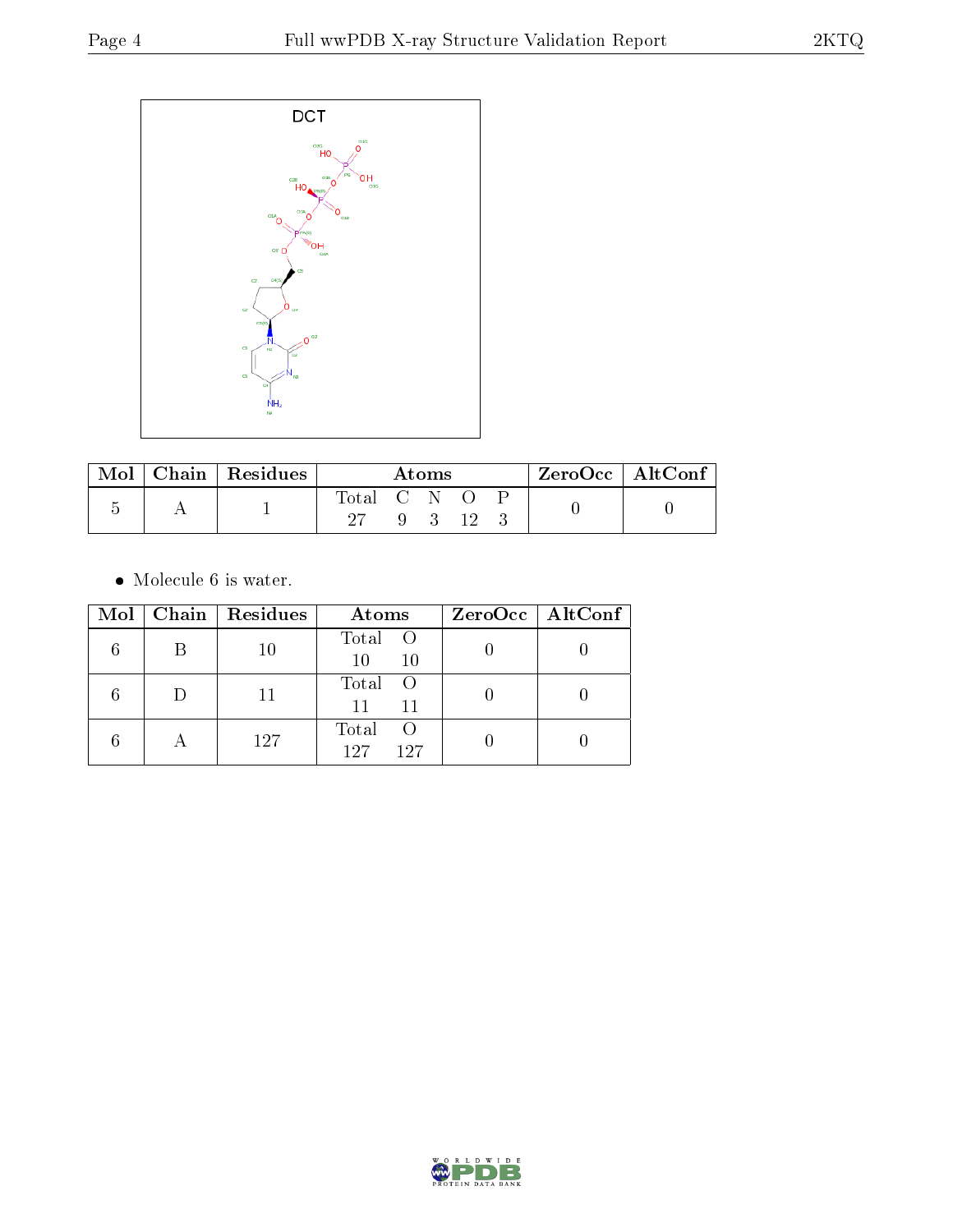# 3 Residue-property plots  $(i)$

These plots are drawn for all protein, RNA and DNA chains in the entry. The first graphic for a chain summarises the proportions of the various outlier classes displayed in the second graphic. The second graphic shows the sequence view annotated by issues in geometry. Residues are colorcoded according to the number of geometric quality criteria for which they contain at least one outlier: green  $= 0$ , yellow  $= 1$ , orange  $= 2$  and red  $= 3$  or more. Stretches of 2 or more consecutive residues without any outlier are shown as a green connector. Residues present in the sample, but not in the model, are shown in grey.

Note EDS was not executed.

• Molecule 1: DNA (5'-D(\*GP\*AP\*CP\*CP\*AP\*CP\*GP\*GP\*CP\*GP\*CP\*DOC)-3')



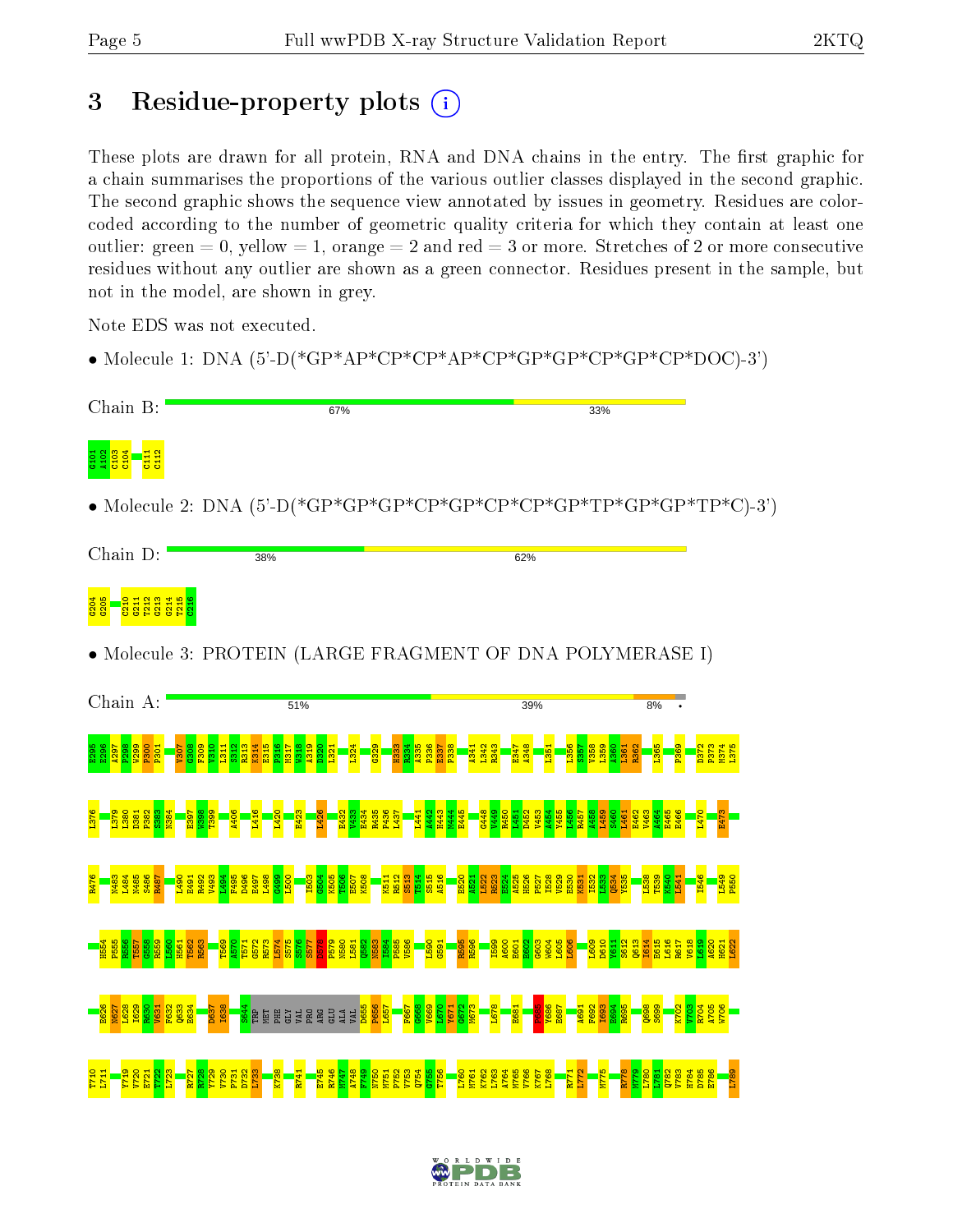# E790 K793 E797 A800 R801 L802 E808 L813 A814 V815 P816 L817 E818 V821 G822 I823 D826 W827 L828 S829 A830 K831 E832

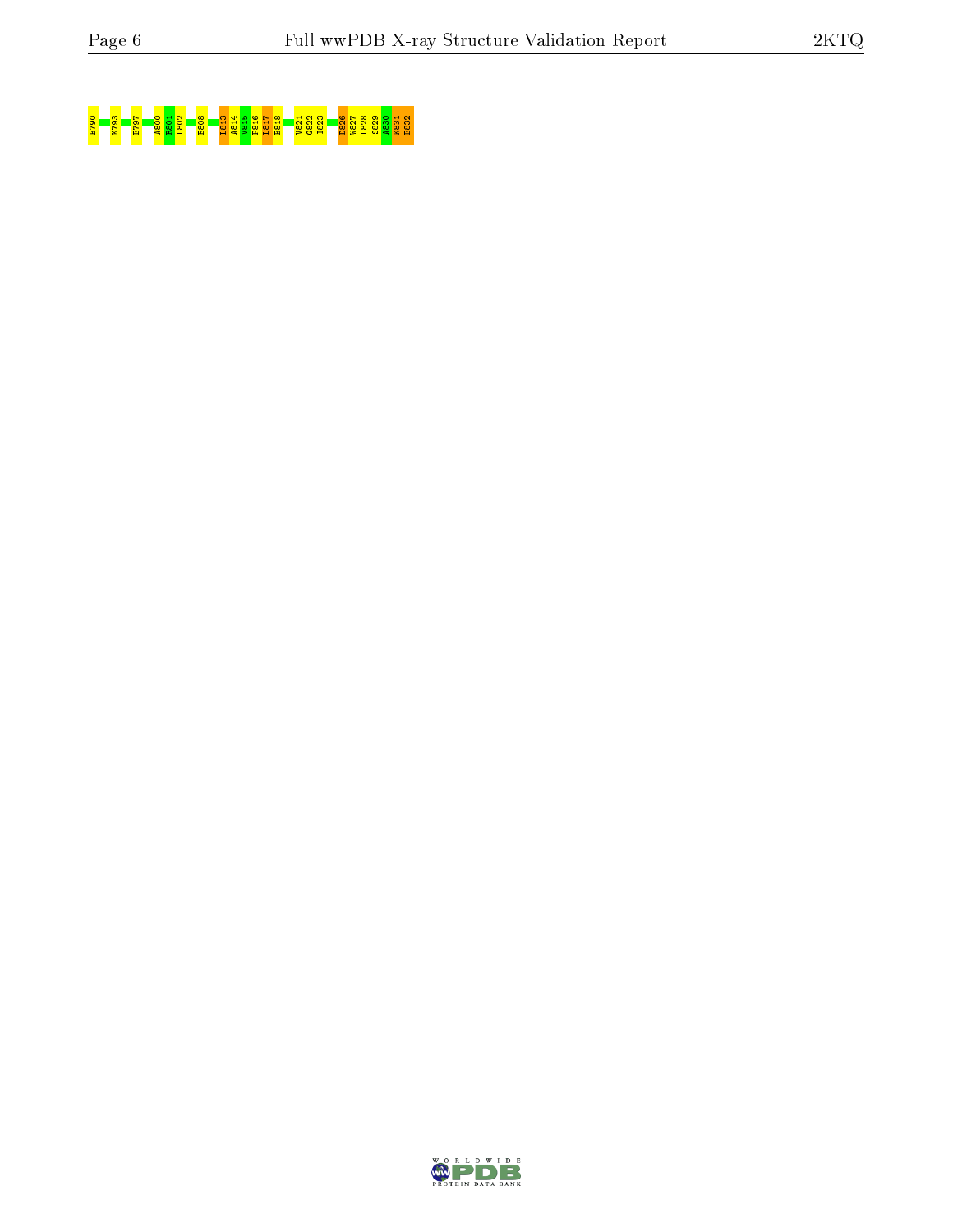# 4 Data and refinement statistics  $(i)$

Xtriage (Phenix) and EDS were not executed - this section is therefore incomplete.

| Property                               | <b>Value</b>                                     | Source    |  |
|----------------------------------------|--------------------------------------------------|-----------|--|
| Space group                            | P 31 2 1                                         | Depositor |  |
| Cell constants                         | 108.41Å<br>89.84Å<br>108.41Å                     | Depositor |  |
| a, b, c, $\alpha$ , $\beta$ , $\gamma$ | $120.00^\circ$<br>$90.00^\circ$<br>$90.00^\circ$ |           |  |
| Resolution $(A)$                       | 30.00<br>- 2.30                                  | Depositor |  |
| % Data completeness                    | $93.6$ $(30.00-2.30)$                            | Depositor |  |
| (in resolution range)                  |                                                  |           |  |
| $\mathrm{R}_{merge}$                   | 0.05                                             | Depositor |  |
| $\mathrm{R}_{sym}$                     | 4.80                                             | Depositor |  |
| Refinement program                     | X-PLOR 3.851                                     | Depositor |  |
| $R, R_{free}$                          | 0.224<br>0.288<br>$\ddot{\phantom{a}}$           | Depositor |  |
| Estimated twinning fraction            | No twinning to report.                           | Xtriage   |  |
| Total number of atoms                  | 4631                                             | wwPDB-VP  |  |
| Average B, all atoms $(A^2)$           | 30.0                                             | wwPDB-VP  |  |

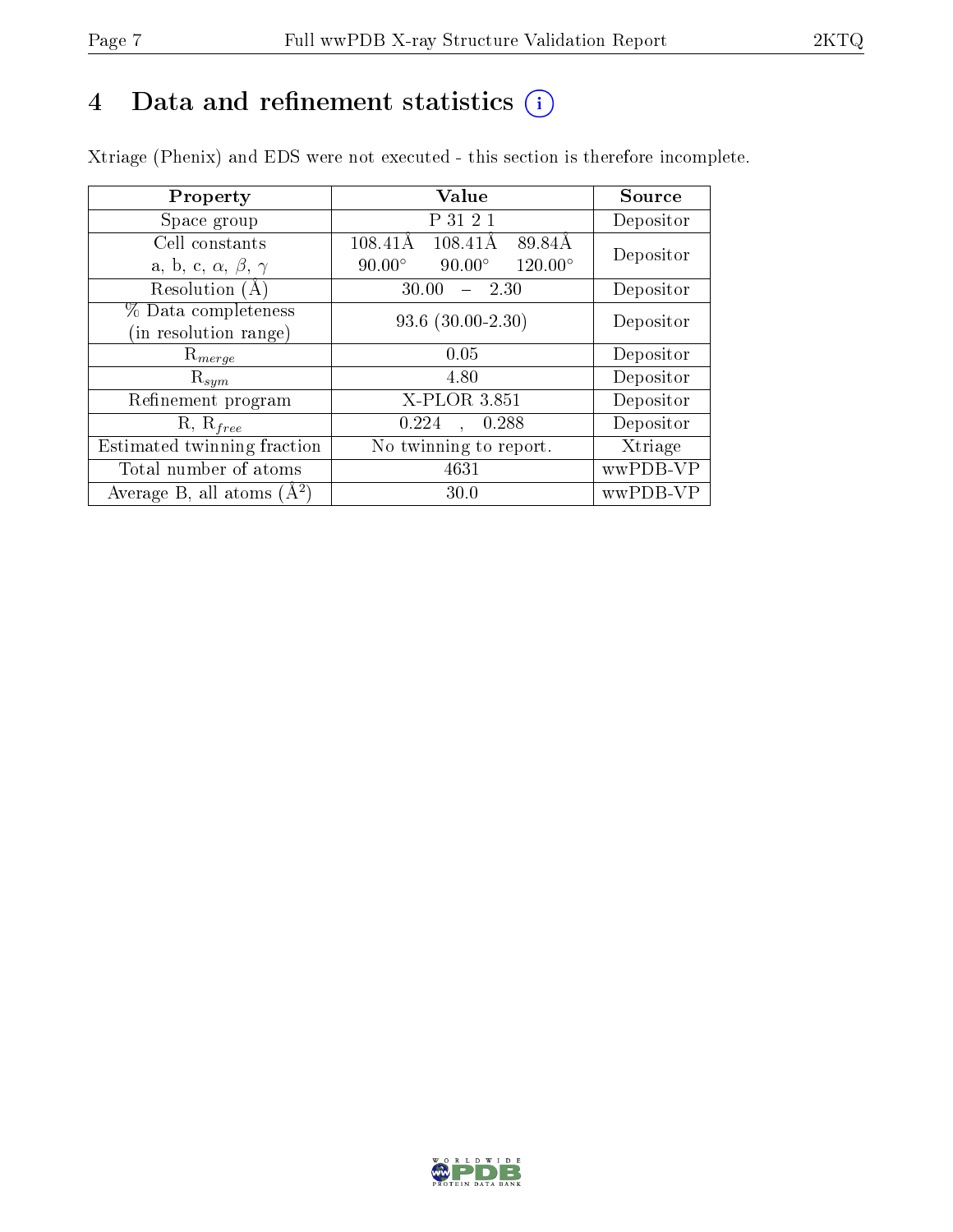# 5 Model quality  $(i)$

## 5.1 Standard geometry  $(i)$

Bond lengths and bond angles in the following residue types are not validated in this section: DOC, MG, DCT

The Z score for a bond length (or angle) is the number of standard deviations the observed value is removed from the expected value. A bond length (or angle) with  $|Z| > 5$  is considered an outlier worth inspection. RMSZ is the root-mean-square of all Z scores of the bond lengths (or angles).

| Mol | Chain |             | Bond lengths    | Bond angles |                    |  |
|-----|-------|-------------|-----------------|-------------|--------------------|--|
|     |       | <b>RMSZ</b> | $\# Z  > 5$     | RMSZ        | # Z  > 5           |  |
|     |       | 0.43        | $^{\prime}249$  | 0.73        | 0/382              |  |
| 2   |       | 0.52        | $^\prime299$    | 0.82        | 0/461              |  |
| 3   |       | 0.33        | 0/4024          | 0.59        | $4/5473$ $(0.1\%)$ |  |
| AH  | Аll   | 0.35        | $^{\prime}4572$ | 0.62        | /6316              |  |

There are no bond length outliers.

All (4) bond angle outliers are listed below:

| Mol | Chain | $\mathbf{Res}$ | Type | Atoms      |         | Observed $(°)$ | Ideal $(°)$ |
|-----|-------|----------------|------|------------|---------|----------------|-------------|
|     |       | 578            | A SP | $C-N-CD$   | 7.18    | 143.49         | 128.40      |
|     |       | 685            | PRO  | $N$ -CA-CB | 5.34    | 109.71         | 103.30      |
|     |       | 578            | A SP | N-CA-C     | $-5.18$ | 97.02          | 111.00      |
|     |       | 656            | PRO  | N-CA-CB    | 5.14    | 109.47         | 103.30      |

There are no chirality outliers.

There are no planarity outliers.

#### $5.2$  Too-close contacts  $(i)$

In the following table, the Non-H and H(model) columns list the number of non-hydrogen atoms and hydrogen atoms in the chain respectively. The H(added) column lists the number of hydrogen atoms added and optimized by MolProbity. The Clashes column lists the number of clashes within the asymmetric unit, whereas Symm-Clashes lists symmetry related clashes.

| Mol |      |      |     | Chain   Non-H   H(model)   H(added)   Clashes   Symm-Clashes |
|-----|------|------|-----|--------------------------------------------------------------|
|     | 240  |      |     |                                                              |
|     | -267 |      |     |                                                              |
|     | 3948 | 3817 | 206 |                                                              |
|     |      |      |     |                                                              |

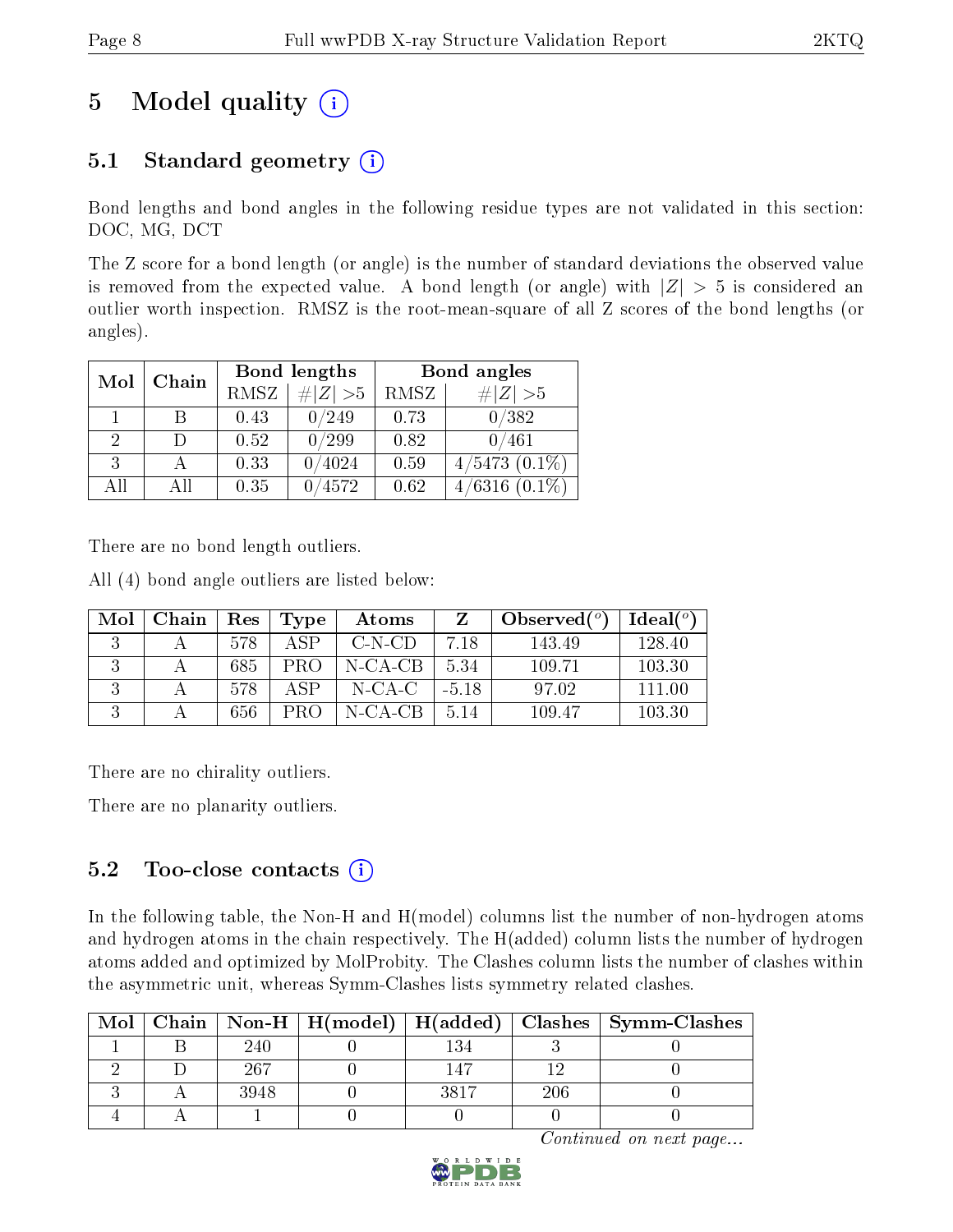|  |     |  |     | Mol   Chain   Non-H   H(model)   H(added)   Clashes   Symm-Clashes |
|--|-----|--|-----|--------------------------------------------------------------------|
|  |     |  |     |                                                                    |
|  | 197 |  |     |                                                                    |
|  |     |  |     |                                                                    |
|  |     |  |     |                                                                    |
|  |     |  | າາງ |                                                                    |

The all-atom clashscore is defined as the number of clashes found per 1000 atoms (including hydrogen atoms). The all-atom clashscore for this structure is 26.

All (222) close contacts within the same asymmetric unit are listed below, sorted by their clash magnitude.

| Atom-1                              | Atom-2               | Clash<br>Interatomic |               |  |
|-------------------------------------|----------------------|----------------------|---------------|--|
|                                     |                      | distance $(A)$       | overlap $(A)$ |  |
| 3:A:633:GLN:C                       | 3:A:634:GLU:CA       | 2.43                 | 0.87          |  |
| 3:A:503:ILE:HD11                    | 3: A: 522: LEU: HD13 | 1.58                 | 0.84          |  |
| $3:A:621:\overline{\text{HIS:HD2}}$ | 3:A:814:ALA:H        | 1.22                 | 0.84          |  |
| $5:A:113:\overline{DCT:O5'}$        | 5:A:113:DCT:H6       | 1.78                 | 0.82          |  |
| 3:A:563:ARG:HG2                     | 3:A:563:ARG:HH11     | 1.45                 | 0.81          |  |
| 3:A:621:HIS:CD2                     | 3:A:814:ALA:H        | 1.98                 | 0.81          |  |
| 2:D:204:DG:H2"                      | 2:D:205:DG:OP2       | 1.80                 | 0.80          |  |
| 3:A:613:GLN:HE21                    | 3:A:632:PHE:HE1      | 1.28                 | 0.79          |  |
| 3:A:563:ARG:HG2                     | 3:A:563:ARG:NH1      | 2.01                 | 0.76          |  |
| 3:A:609:LEU:HD23                    | 3:A:821:VAL:HG22     | 1.69                 | 0.75          |  |
| 3:A:600:ALA:HB2                     | 3:A:606:LEU:HD13     | 1.69                 | 0.75          |  |
| 3: A:466: GLU:HG3                   | 3:A:538:LEU:HD21     | 1.67                 | 0.74          |  |
| 3:A:768:LEU:HG                      | 3:A:772:LEU:HD22     | 1.72                 | 0.72          |  |
| 3:A:828:LEU:HA                      | 3:A:832:GLU:OE1      | 1.90                 | 0.71          |  |
| 3:A:595:ARG:HD3                     | 3:A:832:GLU:OE2      | 1.91                 | 0.71          |  |
| 3:A:342:LEU:HD21                    | 3:A:356:LEU:HD11     | 1.74                 | 0.70          |  |
| 3:A:828:LEU:HD12                    | 3:A:832:GLU:OE1      | 1.92                 | 0.69          |  |
| 3:A:605:LEU:HG                      | 3:A:793:LYS:HG3      | 1.75                 | 0.69          |  |
| 3:A:808:GLU:HG2                     | 3:A:817:LEU:O        | 1.94                 | 0.67          |  |
| 3:A:827:TRP:CD1                     | 3:A:832:GLU:HB3      | $\overline{2.29}$    | 0.67          |  |
| 3:A:445:GLU:O                       | 3:A:561:HIS:HD2      | 1.78                 | 0.67          |  |
| 3:A:491:GLU:OE2                     | 3:A:512:ARG:HB2      | $\overline{1.95}$    | 0.66          |  |
| 3:A:621:HIS:CD2                     | 3:A:813:LEU:HB3      | 2.29                 | 0.66          |  |
| 3:A:307:VAL:O                       | 3:A:406:ALA:HA       | 1.96                 | 0.65          |  |
| 3:A:626:GLU:HA                      | 3:A:629:ILE:HG12     | 1.78                 | 0.65          |  |
| 3:A:562:THR:HG22                    | 6:A:3019:HOH:O       | 1.96                 | 0.65          |  |
| 2:D:212:DT:H2"                      | 2:D:213:DG:H5'       | 1.79                 | 0.64          |  |
| 3: A:441:LEU:O                      | 3:A:445:GLU:HG3      | 1.96                 | 0.64          |  |
| 2:D:211:DG:H2'                      | 2:D:212:DT:H72       | 1.80                 | 0.64          |  |

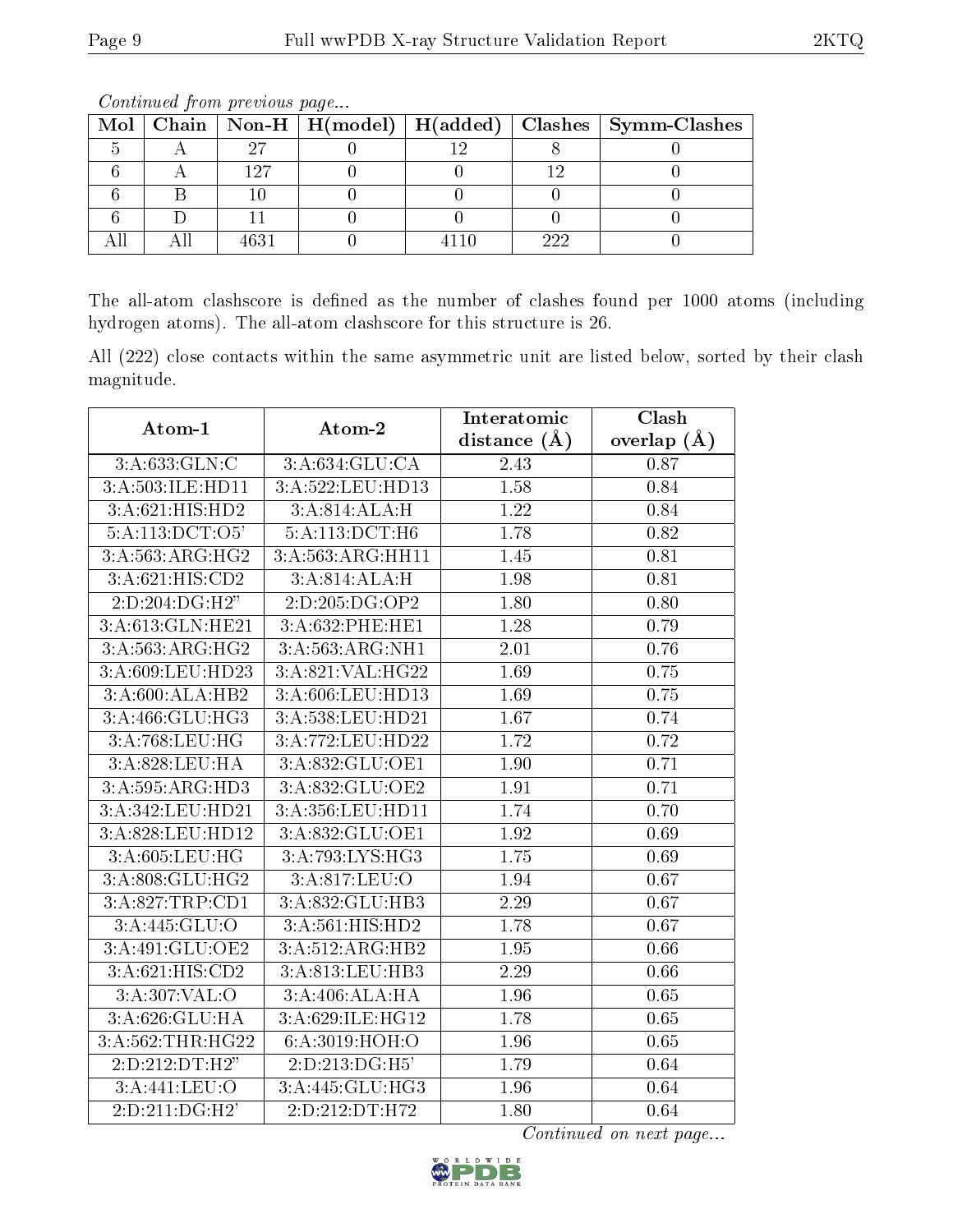| Continuea jioin pievivus page       |                              | Interatomic    | Clash         |
|-------------------------------------|------------------------------|----------------|---------------|
| Atom-1                              | Atom-2                       | distance $(A)$ | overlap $(A)$ |
| 3:A:578:ASP:O                       | 3:A:580:ASN:N                | 2.32           | 0.63          |
| 3:A:351:LEU:HD23                    | 3:A:374:MET:HG2              | 1.79           | 0.63          |
| 3:A:628:LEU:O                       | 3:A:631:VAL:HG13             | 1.97           | 0.63          |
| 3:A:443:HIS:HE1                     | 6:A:3015:HOH:O               | 1.81           | 0.63          |
| 3:A:750:ASN:O                       | 3:A:753:VAL:HG22             | 1.99           | 0.62          |
| $2:D:212:D\overline{T:H2"}$         | 2:D:213:DG:C5'               | 2.29           | 0.62          |
| 3: A:761:MET:HE3                    | 3:A:764:ALA:HB3              | 1.81           | 0.62          |
| 3: A:627: ASN:O                     | 3:A:631:VAL:HG12             | 1.98           | 0.62          |
| 3:A:315:GLU:H                       | 3: A:315: GLU:CD             | 2.02           | 0.62          |
| 3:A:615:GLU:CD                      | 5:A:113:DCT:H2"              | 2.20           | 0.61          |
| 3:A:761:MET:HE2                     | 3: A:765:MET:HG3             | 1.82           | 0.61          |
| 3:A:453:VAL:HG13                    | 3:A:550:PRO:HB3              | 1.82           | 0.61          |
| 3:A:751:MET:HB3                     | 3:A:752:PRO:HD3              | 1.82           | 0.61          |
| $3:A:333:HIS:\overline{HE1}$        | 6:A:3130:HOH:O               | 1.84           | 0.61          |
| 3:A:573:ARG:HD3                     | 6:A:3021:HOH:O               | 2.01           | 0.60          |
| 3:A:578:ASP:O                       | 3: A:579: PRO:CC             | 2.34           | 0.60          |
| 2:D:214:DG:H1'                      | 2:D:215:DT:H5"               | 1.84           | 0.60          |
| 3:A:493:VAL:O                       | 3:A:498:LEU:HG               | 2.01           | 0.60          |
| 3:A:733:LEU:HD21                    | 3:A:748:ALA:HB2              | 1.84           | 0.60          |
| 3:A:317:MET:CE                      | 3:A:362:ARG:HB3              | 2.32           | 0.59          |
| 3:A:336:PRO:HD2                     | 3:A:337:GLU:OE1              | 2.02           | 0.59          |
| 3:A:595:ARG:HD3                     | 3:A:832:GLU:CD               | 2.23           | 0.59          |
| 3:A:466:GLU:HG3                     | 3:A:538:LEU:CD2              | 2.33           | 0.59          |
| 3: A:563:ARG:CG                     | 3:A:563:ARG:HH11             | 2.12           | 0.59          |
| 3:A:785:ASP:OD1                     | 5:A:113:DCT:H5'              | 2.02           | 0.59          |
| 3:A:381:ASP:HB3                     | 3:A:384:ASN:ND2              | 2.18           | 0.58          |
| 3:A:520:GLU:OE1                     | 3:A:523:ARG:NH2              | 2.36           | 0.58          |
| 3:A:299:TRP:CZ2                     | 3:A:341:ALA:HB1              | 2.39           | 0.58          |
| 3:A:541:LEU:HD23                    | 3:A:590:LEU:HD23             | 1.87           | 0.57          |
| $5:A:113:\overline{DCT:H5'}$        | 5:A:113:DCT:O2B              | 2.03           | 0.57          |
| $3:A:531:\overline{\text{LYS:HD2}}$ | 3:A:531:LYS:N                | 2.20           | 0.57          |
| 3:A:531:LYS:H                       | $3:A:531:LYS:\overline{HD2}$ | 1.70           | 0.56          |
| 3:A:626:GLU:HA                      | 3:A:629:ILE:CD1              | 2.35           | 0.56          |
| 3:A:569:THR:HG22                    | 3:A:572:GLY:H                | 1.70           | 0.56          |
| 3:A:459:LEU:HD13                    | 3:A:546:ILE:HD13             | 1.87           | 0.56          |
| 3:A:616:LEU:HG                      | 3:A:667:PHE:CE2              | 2.41           | 0.56          |
| 3:A:626:GLU:HA                      | 3:A:629:ILE:CG1              | 2.36           | 0.56          |
| 3:A:706:TRP:CZ2                     | 3:A:710:THR:HG21             | 2.42           | 0.55          |
| 3:A:829:SER:C                       | 3:A:831:LYS:H                | 2.08           | 0.55          |
| 3:A:530:GLU:O                       | 3:A:534:GLN:HG2              | 2.07           | 0.55          |
| 3:A:299:TRP:HB2                     | 3:A:336:PRO:HD3              | 1.86           | 0.55          |

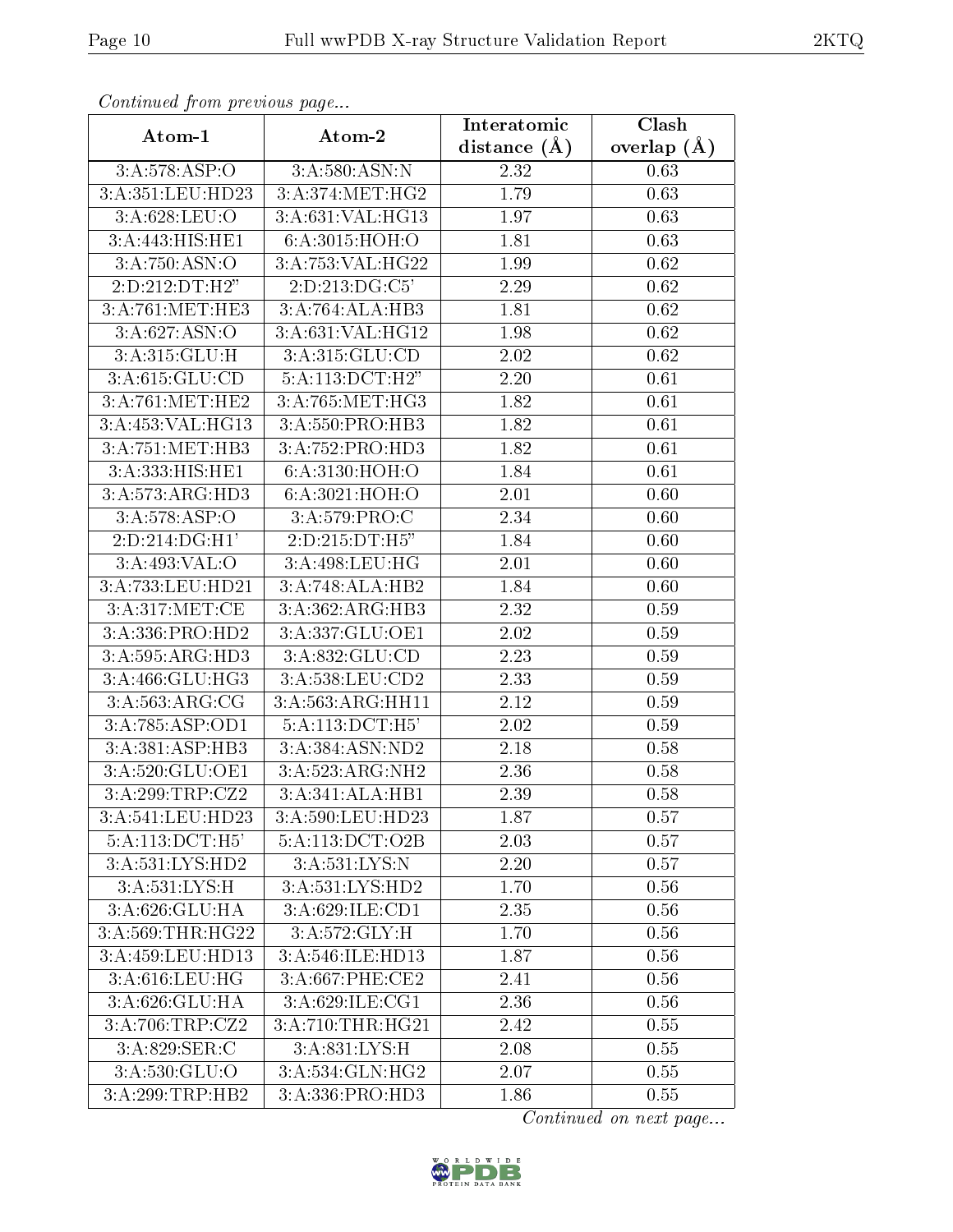| сонинией јтот ртеvиоиз раде |                            | Interatomic       | Clash         |
|-----------------------------|----------------------------|-------------------|---------------|
| Atom-1                      | Atom-2                     | distance $(A)$    | overlap $(A)$ |
| 3:A:557:THR:OG1             | 3:A:561:HIS:HE1            | 1.90              | 0.55          |
| 3:A:492:ARG:HA              | 3:A:496:ASP:HB2            | 1.88              | 0.55          |
| 3:A:615:GLU:OE1             | 5:A:113:DCT:H2"            | 2.05              | 0.55          |
| 2:D:215:DT:H5'              | 2:D:215:DT:H6              | 1.71              | 0.55          |
| 3:A:691:ALA:C               | 3:A:693:ILE:H              | $2.10\,$          | 0.55          |
| 3:A:492:ARG:O               | 3:A:497:GLU:HG3            | 2.07              | 0.55          |
| 3:A:731:PRO:C               | 3:A:733:LEU:H              | 2.10              | 0.54          |
| 3:A:753:VAL:HG23            | 3:A:754:GLN:N              | 2.20              | 0.54          |
| 3:A:526:HIS:ND1             | 3:A:527:PRO:HD2            | 2.22              | 0.54          |
| 3:A:695:ARG:O               | 3:A:699:SER:N              | 2.40              | 0.54          |
| 3:A:351:LEU:CD2             | 3: A:374:MET:HG2           | 2.38              | 0.54          |
| 3:A:299:TRP:O               | 3:A:301:PRO:HD3            | 2.08              | 0.54          |
| 3:A:549:LEU:HB2             | 3:A:550:PRO:HD3            | 1.90              | 0.53          |
| 3: A:603: GLY: C            | 3:A:793:LYS:HD2            | 2.28              | 0.53          |
| 3:A:437:LEU:HD22            | 3:A:762:LYS:HD3            | 1.89              | 0.53          |
| 3:A:503:ILE:CD1             | 3:A:522:LEU:HD13           | 2.35              | 0.53          |
| 3: A:626: GLU:CA            | 3:A:629:ILE:HG12           | 2.39              | 0.53          |
| 3: A:445: GLU:O             | 3:A:561:HIS:CD2            | 2.61              | 0.53          |
| 3:A:562:THR:CG2             | 3:A:581:LEU:HD12           | 2.39              | 0.53          |
| 3:A:338:PRO:O               | 3:A:341:ALA:HB3            | 2.09              | 0.52          |
| 3:A:784:HIS:HD2             | 6:A:3012:HOH:O             | 1.91              | 0.52          |
| 3:A:655:ASP:O               | 3:A:657:LEU:N              | 2.42              | 0.52          |
| 3:A:730:VAL:CG1             | 3:A:733:LEU:HD23           | 2.40              | 0.52          |
| 3:A:311:LEU:HB3             | 3:A:319:ALA:HB1            | $\overline{1}.91$ | 0.52          |
| 3:A:614:ILE:O               | 3:A:614:ILE:HG13           | 2.08              | 0.51          |
| 3:A:495:PHE:HB2             | 3:A:512:ARG:NH1            | 2.25              | 0.51          |
| 3:A:522:LEU:O               | 3:A:529:VAL:HG21           | 2.10              | 0.51          |
| 3:A:535:TYR:CZ              | 3:A:539:THR:HG21           | 2.46              | 0.51          |
| 3:A:578:ASP:HB3             | 3:A:579:PRO:CD             | 2.40              | 0.51          |
| 3: A:780:LEU:HD11           | 3:A:790:GLU:HB2            | 1.92              | 0.51          |
| 2:D:213:DG:H2"              | $2:D:214:D\overline{G:O5}$ | 2.10              | 0.51          |
| 3:A:450:ARG:HB3             | 3: A:599: ILE: O           | 2.11              | 0.51          |
| 3:A:500:LEU:HD21            | 3:A:526:HIS:HB2            | 1.92              | 0.51          |
| 2:D:210:DC:H2"              | 2:D:211:DG:CS              | 2.46              | 0.51          |
| 3:A:626:GLU:HA              | 3:A:629:ILE:HD11           | 1.93              | 0.51          |
| 3:A:609:LEU:HG              | 3:A:821:VAL:HG13           | 1.93              | 0.50          |
| 3: A:448: GLY:O             | 3:A:559:ARG:NH1            | 2.45              | 0.50          |
| 3:A:315:GLU:N               | 3:A:315:GLU:OE1            | 2.33              | 0.50          |
| 3:A:462:GLU:HG2             | 6: A:3138:HOH:O            | 2.11              | 0.50          |
| 3:A:829:SER:C               | 3:A:831:LYS:N              | 2.66              | 0.49          |
| 3:A:828:LEU:HA              | 3:A:832:GLU:CD             | 2.32              | 0.49          |

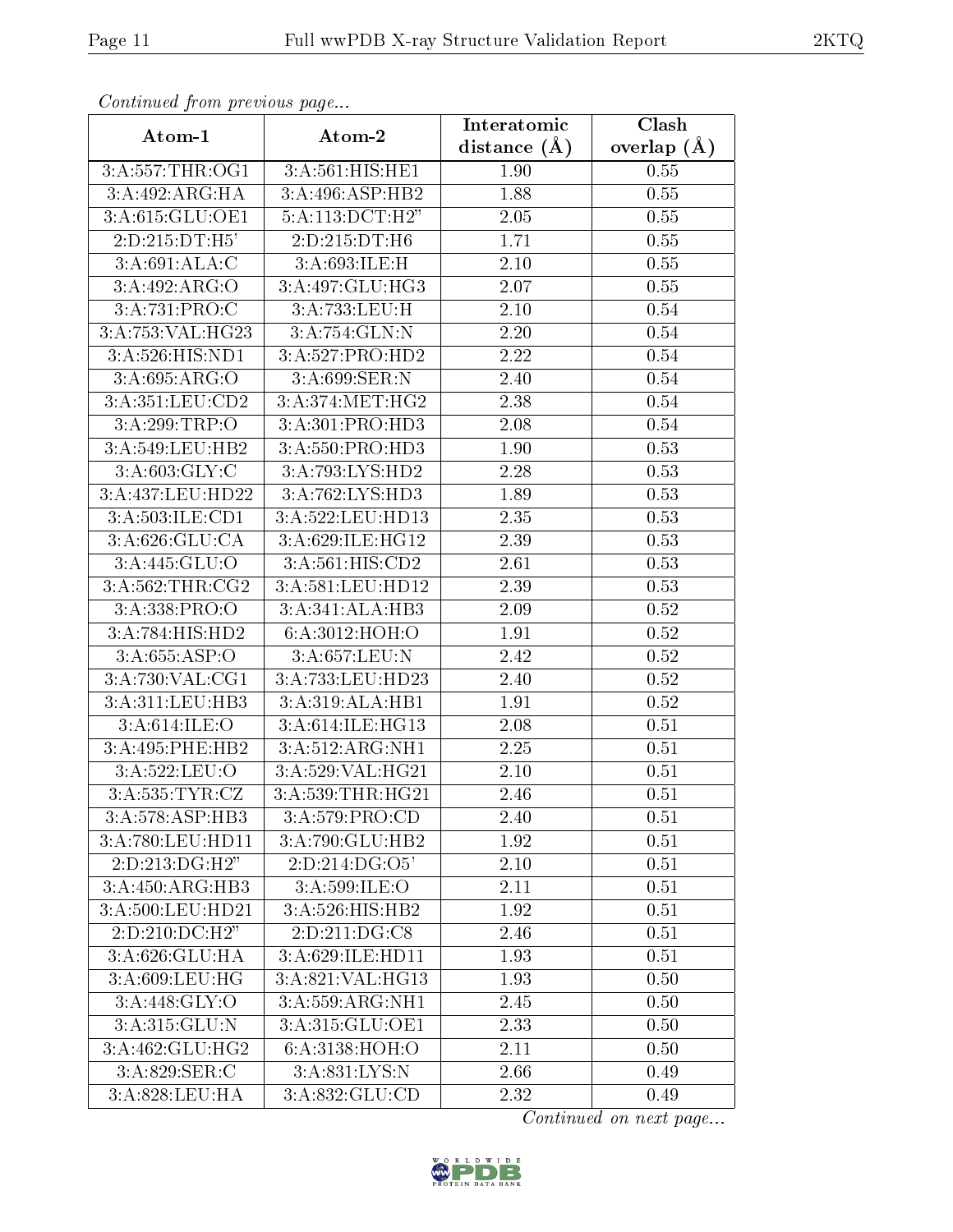| Continuea from previous page       |                              | Interatomic    | $\overline{\text{Clash}}$ |
|------------------------------------|------------------------------|----------------|---------------------------|
| Atom-1                             | Atom-2                       | distance $(A)$ | overlap $(A)$             |
| 3:A:317:MET:HE3                    | 3:A:358:VAL:HG13             | 1.94           | 0.49                      |
| 3:A:523:ARG:HB3                    | 6:A:3139:HOH:O               | 2.12           | 0.49                      |
| 3:A:441:LEU:HD21                   | 3:A:574:LEU:HD21             | 1.94           | 0.49                      |
| 3:A:526:HIS:HB3                    | 3:A:528:ILE:HG22             | 1.94           | 0.49                      |
| 3:A:380:LEU:HD11                   | 3:A:420:LEU:HD22             | 1.95           | 0.49                      |
| 3:A:459:LEU:O                      | 3:A:463:VAL:HG23             | 2.13           | 0.49                      |
| 3:A:492:ARG:O                      | 3:A:496:ASP:HB2              | 2.13           | 0.49                      |
| 3:A:620:ALA:HB2                    | 3: A:628: LEU: HG            | 1.95           | 0.49                      |
| 3: A:731: PRO:O                    | 3:A:733:LEU:N                | 2.46           | 0.49                      |
| 3:A:578:ASP:HB3                    | 3:A:579:PRO:HD3              | 1.95           | 0.48                      |
| 3:A:669:VAL:HA                     | 6: A:3110:HOH:O              | 2.13           | 0.48                      |
| 3:A:297:ALA:HB3                    | 3:A:333:HIS:CD2              | 2.49           | 0.48                      |
| 3:A:461:LEU:O                      | 3:A:465:GLU:HG3              | 2.13           | 0.48                      |
| 3:A:466:GLU:CG                     | 3:A:538:LEU:HD21             | 2.39           | 0.48                      |
| 2:D:212:DT:H4'                     | 3:A:486:SER:HA               | 1.95           | 0.47                      |
| 3:A:618:VAL:HG11                   | 3:A:756:THR:HB               | 1.97           | 0.47                      |
| 3:A:831:LYS:O                      | 3:A:832:GLU:C                | 2.51           | 0.47                      |
| 3:A:577:SER:OG                     | 3:A:578:ASP:N                | 2.47           | 0.47                      |
| 3:A:753:VAL:CG2                    | 3:A:754:GLN:N                | 2.77           | 0.47                      |
| 3:A:315:GLU:N                      | 3:A:315:GLU:CD               | 2.68           | 0.47                      |
| 3:A:382:PRO:HG3                    | 3:A:727:ARG:O                | 2.14           | 0.47                      |
| 3:A:762:LYS:O                      | 3:A:766:VAL:HG23             | 2.15           | 0.47                      |
| 3:A:423:GLU:HB3                    | 3:A:426:LEU:HB2              | 1.97           | 0.46                      |
| 3:A:562:THR:HG21                   | 3:A:581:LEU:HD12             | 1.97           | 0.46                      |
| 3:A:583:ASN:HD22                   | 3:A:583:ASN:H                | 1.63           | 0.46                      |
| 3:A:437:LEU:HD11                   | 3:A:765:MET:CE               | 2.46           | 0.46                      |
| 3:A:827:TRP:NE1                    | 3:A:832:GLU:HB3              | 2.30           | 0.46                      |
| 3:A:678:LEU:HA                     | 3:A:681:GLU:CB               | 2.46           | 0.46                      |
| $2:D:204:D\overline{G:C2'}$        | 2:D:205:DG:OP2               | 2.60           | 0.46                      |
| 3:A:382:PRO:HG2                    | 6:A:3038:HOH:O               | $2.16\,$       | 0.46                      |
| 3:A:609:LEU:HD23                   | 3: A:821: VAL: CG2           | 2.43           | 0.46                      |
| 3:A:574:LEU:HD13                   | $3:A:762:LYS:\overline{HE2}$ | 1.97           | 0.45                      |
| 3:A:313:ARG:HG2                    | 3:A:319:ALA:HA               | 1.97           | 0.45                      |
| 3:A:359:LEU:HA                     | 3:A:362:ARG:HG2              | 1.98           | 0.45                      |
| $3:A:554:HIS:H\overline{B3}$       | 3:A:557:THR:HGI              | 1.82           | 0.45                      |
| $3: A:671:\overline{\text{TYR}:O}$ | 3:A:746:ARG:HG2              | 2.15           | 0.45                      |
| 3:A:453:VAL:O                      | 3:A:457:ARG:HG2              | 2.16           | 0.45                      |
| 3:A:637:ASP:O                      | 3:A:638:ILE:C                | 2.54           | 0.45                      |
| 3:A:379:LEU:HD11                   | 3:A:434:GLU:HG3              | 1.98           | 0.45                      |
| 3:A:826:ASP:OD1                    | 3:A:828:LEU:N                | 2.49           | 0.45                      |
| 3:A:719:TYR:HB3                    | 3:A:729:TYR:CD2              | 2.51           | 0.45                      |

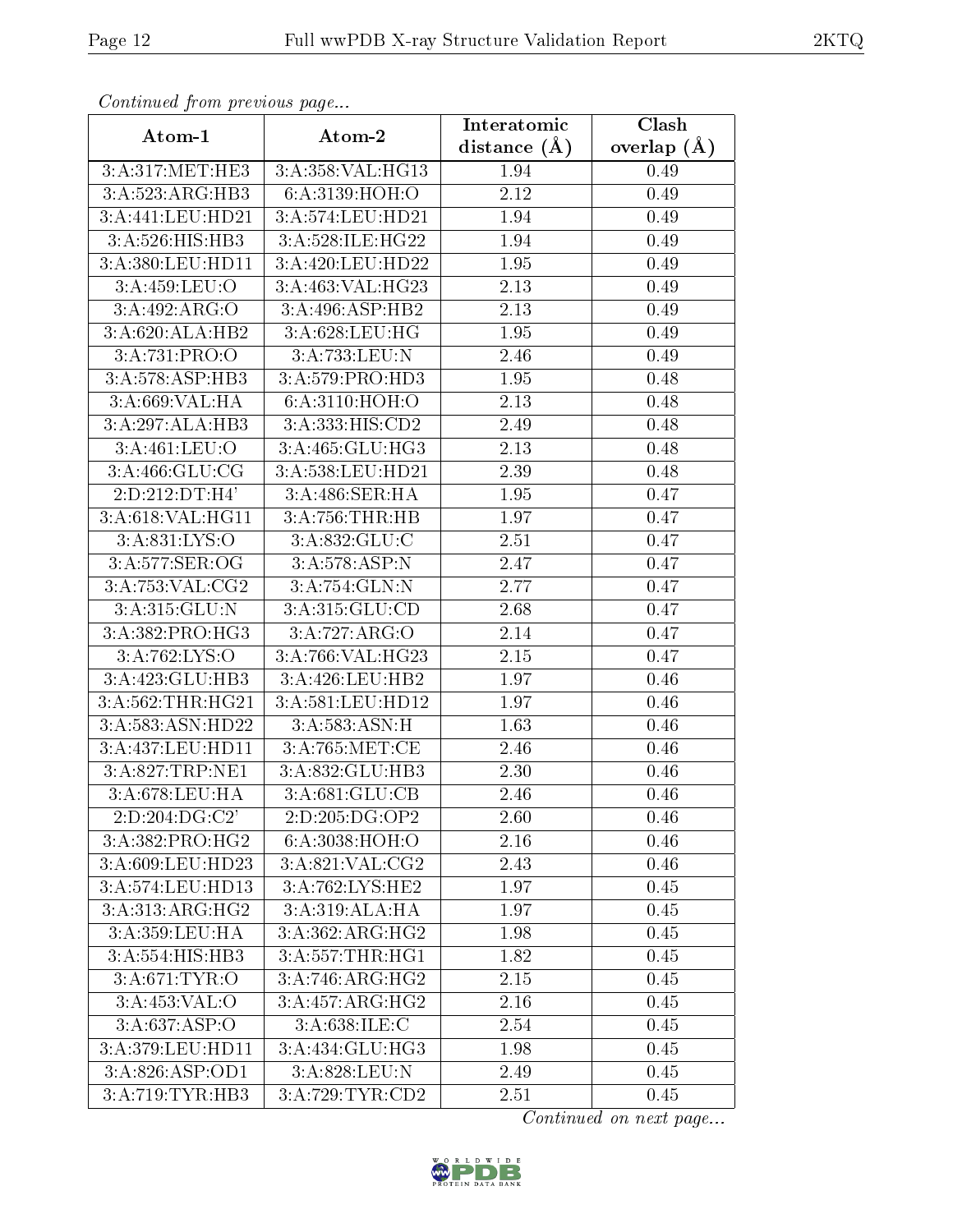| connuncu jioin previous page |                                   | Interatomic    | Clash           |
|------------------------------|-----------------------------------|----------------|-----------------|
| Atom-1                       | Atom-2                            | distance $(A)$ | overlap $(\AA)$ |
| 2:D:211:DG:H2'               | 2:D:212:DT:C7                     | 2.45           | 0.45            |
| 3:A:569:THR:HG21             | 3:A:573:ARG:H                     | 1.81           | 0.45            |
| 3: A:671: TYR:O              | 3:A:746:ARG:CG                    | 2.65           | 0.45            |
| 3:A:299:TRP:HB3              | 3:A:300:PRO:HD3                   | 2.00           | 0.44            |
| 3: A:671:TYR:OH              | 5:A:113:DCT:O2                    | 2.32           | 0.44            |
| 3:A:490:LEU:HD11             | 3:A:532:ILE:HD13                  | 1.99           | 0.44            |
| 3: A:573:ARG:HG3             | 3:A:754:GLN:HE21                  | 1.81           | 0.44            |
| 3:A:348:ALA:HB3              | 3:A:369:PRO:HA                    | 1.99           | 0.44            |
| 3:A:397:GLU:O                | 3:A:399:THR:HG23                  | 2.18           | 0.44            |
| 3:A:569:THR:HG22             | $3:A:571:\overline{\text{THR:H}}$ | 1.82           | 0.44            |
| 3:A:785:ASP:OD1              | 5:A:113:DCT:C5'                   | 2.64           | 0.44            |
| 3:A:314:LYS:HG2              | 6:A:3020:HOH:O                    | 2.17           | 0.44            |
| 3:A:335:ALA:HB1              | 3:A:341:ALA:HB2                   | 1.99           | 0.43            |
| 3: A:618: VAL:O              | 3:A:622:LEU:HB2                   | 2.18           | 0.43            |
| 3:A:626:GLU:CD               | 3:A:626:GLU:H                     | 2.22           | 0.43            |
| 3: A:554: HIS: CG            | 3:A:555:PRO:HD2                   | 2.53           | 0.43            |
| 3:A:583:ASN:HD22             | 3:A:583:ASN:N                     | 2.17           | 0.43            |
| 3:A:617:ARG:NH1              | 3: A:816: PRO:O                   | 2.51           | 0.43            |
| 3:A:562:THR:CG2              | 6:A:3019:HOH:O                    | 2.62           | 0.43            |
| 3:A:554:HIS:ND1              | 3:A:557:THR:HG23                  | 2.33           | 0.43            |
| 3:A:695:ARG:HA               | 3:A:698:GLN:CB                    | 2.49           | 0.43            |
| 3:A:702:LYS:HA               | 3:A:705:ALA:HB3                   | 2.00           | 0.43            |
| 3:A:459:LEU:HD13             | 3:A:546:ILE:CD1                   | 2.49           | 0.43            |
| 3:A:466:GLU:HA               | 3:A:466:GLU:OE2                   | 2.19           | 0.43            |
| 3:A:626:GLU:O                | 3:A:629:ILE:HG12                  | 2.18           | 0.43            |
| 3:A:831:LYS:HD3              | 3:A:831:LYS:HA                    | 1.54           | 0.43            |
| 3:A:821:VAL:HG12             | 3:A:822:GLY:N                     | 2.33           | 0.42            |
| $3:A:505:LYS:\overline{HA}$  | $3: A:511:LY\overline{S:O}$       | 2.20           | 0.42            |
| 3:A:605:LEU:HD13             | 3:A:823:ILE:CG2                   | 2.50           | 0.42            |
| 3:A:452:ASP:O                | 3:A:455:TYR:HB3                   | 2.19           | 0.42            |
| 3:A:483:ASN:OD1              | 3:A:485:ASN:HB2                   | 2.18           | 0.42            |
| 3:A:691:ALA:O                | 3:A:693:ILE:N                     | 2.41           | 0.42            |
| 3:A:771:ARG:HG2              | 3:A:771:ARG:H                     | 1.69           | 0.42            |
| 1:B:103:DC:H2"               | 1:B:104:DC:OP2                    | 2.19           | 0.42            |
| 3:A:317:MET:HE1              | 3:A:362:ARG:HB3                   | 2.00           | 0.42            |
| 3:A:569:THR:HG21             | 3:A:573:ARG:HB2                   | 2.02           | 0.42            |
| 3: A:612: SER:O              | 3:A:613:GLN:C                     | 2.58           | 0.42            |
| 3:A:601:GLU:OE2              | 3:A:604:TRP:NE1                   | 2.53           | 0.42            |
| 3:A:626:GLU:OE1              | 3:A:626:GLU:N                     | 2.49           | 0.42            |
| 3:A:609:LEU:HD11             | 3:A:789:LEU:HD22                  | 2.00           | 0.42            |
| 3:A:299:TRP:HB2              | 3:A:335:ALA:HA                    | 2.01           | 0.41            |

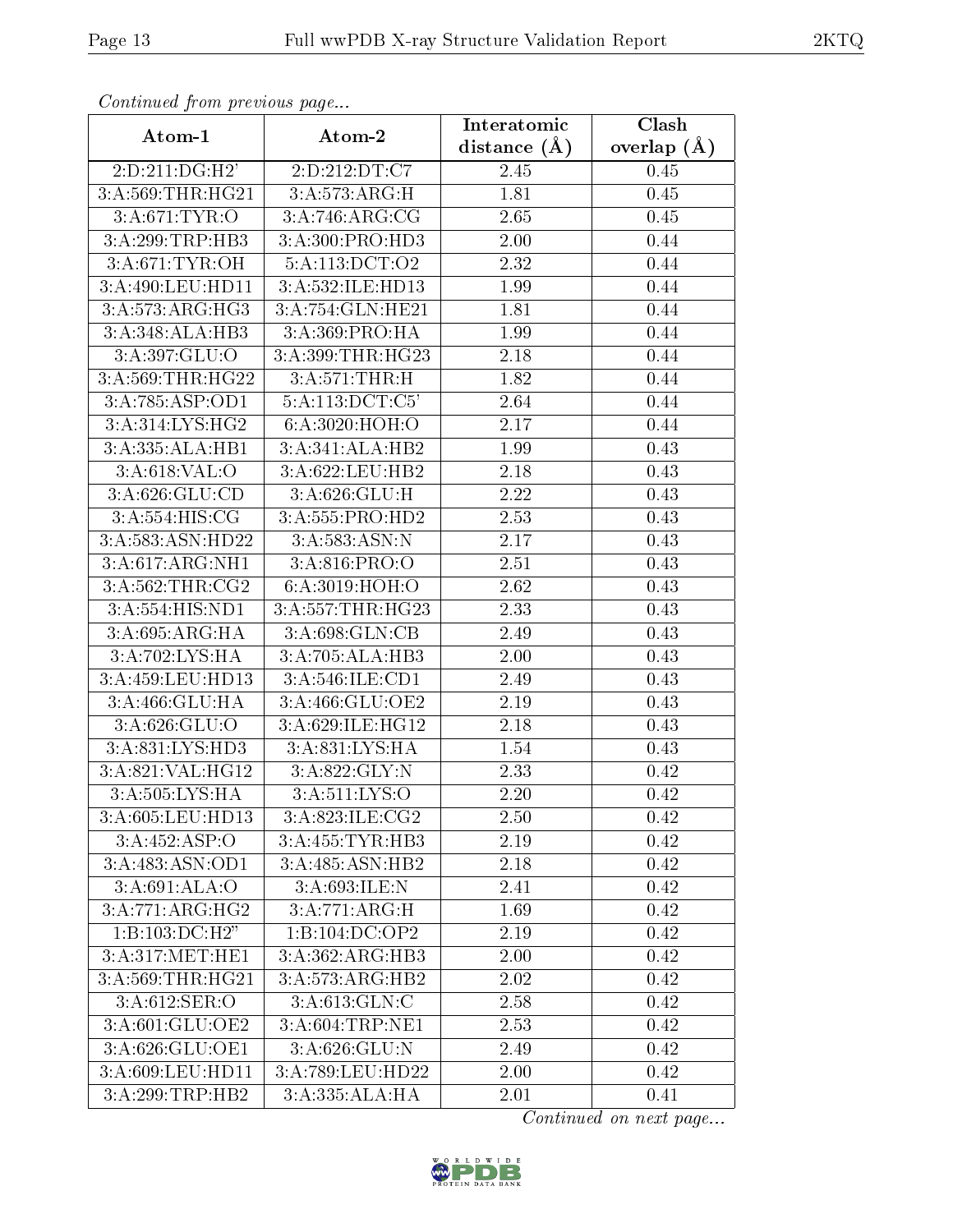| $\sum_{i=1}^{n}$                  |                   | Interatomic        | Clash           |
|-----------------------------------|-------------------|--------------------|-----------------|
| Atom-1                            | Atom-2            | distance $(\AA)$   | overlap $(\AA)$ |
| 3:A:435:ARG:HB3                   | 3:A:436:PRO:HD3   | 2.01               | 0.41            |
| 3:A:606:LEU:HD12                  | 3:A:606:LEU:HA    | 1.93               | 0.41            |
| 3:A:343:ARG:NE                    | 3:A:365:LEU:HD21  | 2.35               | 0.41            |
| 3:A:361:LEU:HA                    | 3:A:361:LEU:HD12  | $\overline{1}$ .82 | 0.41            |
| 3:A:459:LEU:HA                    | 3:A:459:LEU:HD23  | 1.88               | 0.41            |
| $1:B:111:DC:\overline{H2'}$       | 1:B:112:DOC:H6    | 2.03               | 0.41            |
| 3:A:487:ARG:HG3                   | 6:A:3071:HOH:O    | 2.20               | 0.41            |
| 3: A:603: GLY:O                   | 3:A:793:LYS:HD2   | 2.20               | 0.41            |
| 3:A:513:SER:HG                    | 3:A:515:SER:HG    | 1.67               | 0.41            |
| 3:A:783:VAL:HB                    | 3:A:786:GLU:CG    | 2.50               | 0.41            |
| 3:A:778:ARG:HD2                   | 3:A:790:GLU:OE1   | 2.20               | 0.41            |
| $3:A:731:\overline{\text{PRO:C}}$ | 3:A:733:LEU:N     | 2.73               | 0.41            |
| 3:A:741:ARG:O                     | 3:A:745:GLU:HG3   | 2.20               | 0.41            |
| 3:A:372:ASP:HA                    | 3:A:373:PRO:HD2   | 1.94               | 0.41            |
| 3:A:706:TRP:CE2                   | 3:A:710:THR:HG21  | 2.55               | 0.41            |
| 1:B:112:DOC:H2'                   | 5:A:113:DCT:O4'   | $2.21\,$           | 0.41            |
| 3:A:562:THR:HG22                  | 3:A:581:LEU:HD12  | 2.03               | 0.41            |
| 3:A:585:PRO:HB2                   | 3:A:591:GLY:CA    | 2.50               | 0.41            |
| 3:A:685:PRO:C                     | 3:A:687:GLU:H     | 2.24               | 0.41            |
| 3:A:800:ALA:HB1                   | 3:A:821:VAL:HG11  | 2.02               | 0.41            |
| 3: A:571:THR:OG1                  | 3:A:754:GLN:NE2   | $\overline{2}.45$  | 0.41            |
| 2:D:212:DT:H2"                    | 2:D:213:DG:H5"    | 2.03               | 0.41            |
| 3:A:627:ASN:HA                    | 3:A:627:ASN:HD22  | $1.58\,$           | 0.41            |
| 3:A:435:ARG:HB3                   | 3:A:436:PRO:CD    | 2.51               | 0.40            |
| 3:A:516:ALA:O                     | 3:A:520:GLU:HG3   | 2.22               | 0.40            |
| $3: A:309:$ PHE:CZ                | 3:A:356:LEU:HB2   | $\overline{2.57}$  | 0.40            |
| 3:A:730:VAL:HB                    | 3:A:733:LEU:HD23  | 2.04               | 0.40            |
| 3:A:473:GLU:OE1                   | 3: A:476: ARG: CZ | 2.69               | 0.40            |
| 3:A:569:THR:CG2                   | 3:A:571:THR:H     | $\overline{2}.35$  | 0.40            |

There are no symmetry-related clashes.

#### 5.3 Torsion angles (i)

#### 5.3.1 Protein backbone (i)

In the following table, the Percentiles column shows the percent Ramachandran outliers of the chain as a percentile score with respect to all X-ray entries followed by that with respect to entries of similar resolution.

The Analysed column shows the number of residues for which the backbone conformation was analysed, and the total number of residues.

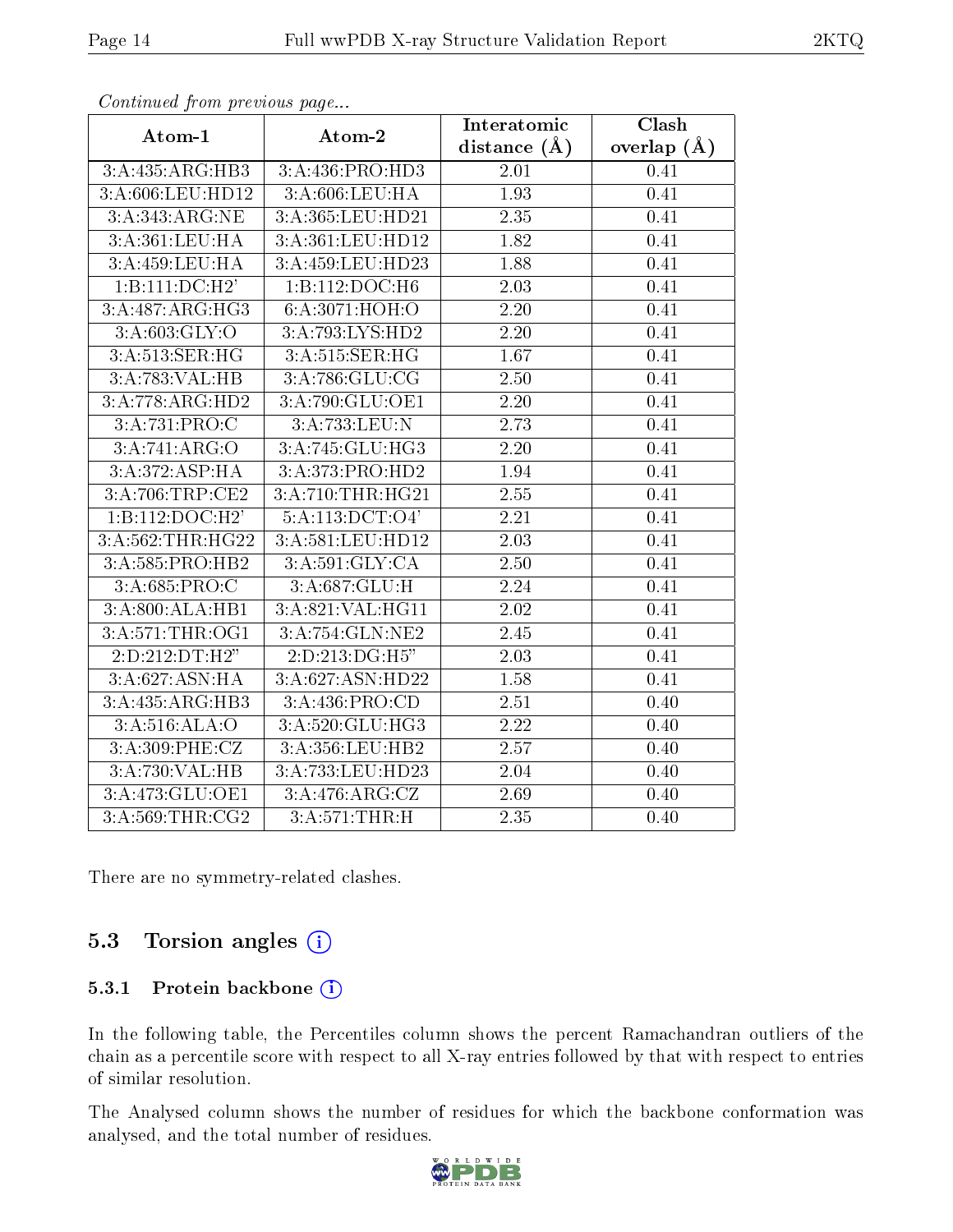| Mol   Chain | Analysed                                        |  | Favoured   Allowed   Outliers   Percentiles |
|-------------|-------------------------------------------------|--|---------------------------------------------|
|             | $522/538$ (97%)   473 (91%)   36 (7%)   13 (2%) |  | $5$ $1$                                     |

All (13) Ramachandran outliers are listed below:

| Mol | Chain | Res | Type       |
|-----|-------|-----|------------|
| 3   | А     | 525 | ALA        |
| 3   | А     | 578 | <b>ASP</b> |
| 3   | А     | 656 | PRO        |
| 3   | А     | 586 | <b>VAL</b> |
| 3   | А     | 693 | ILE        |
| 3   | А     | 732 | ASP        |
| 3   | А     | 329 | GLY        |
| 3   | А     | 638 | ILE        |
| 3   | А     | 685 | PRO        |
| 3   | А     | 692 | PHE        |
| 3   | А     | 637 | ASP        |
| 3   | А     | 300 | PRO        |
| 3   |       | 686 | TYR.       |

#### 5.3.2 Protein sidechains  $(i)$

In the following table, the Percentiles column shows the percent sidechain outliers of the chain as a percentile score with respect to all X-ray entries followed by that with respect to entries of similar resolution.

The Analysed column shows the number of residues for which the sidechain conformation was analysed, and the total number of residues.

| $\mid$ Mol $\mid$ Chain | Analysed                                        |  | Rotameric   Outliers   Percentiles |
|-------------------------|-------------------------------------------------|--|------------------------------------|
|                         | $370/440$ $(84\%)$   301 $(81\%)$   69 $(19\%)$ |  | $\boxed{1}$ $\boxed{1}$            |

All (69) residues with a non-rotameric sidechain are listed below:

| Mol | Chain | Res | Type       |
|-----|-------|-----|------------|
| 3   | А     | 307 | VAL        |
| 3   | А     | 314 | <b>LYS</b> |
| 3   | А     | 321 | LEU        |
| 3   |       | 324 | LEU        |
| 3   |       | 333 | HIS        |
| 3   |       | 337 | GLU        |
| 3   |       | 347 | GLU        |
| 3   |       | 361 | LEU        |

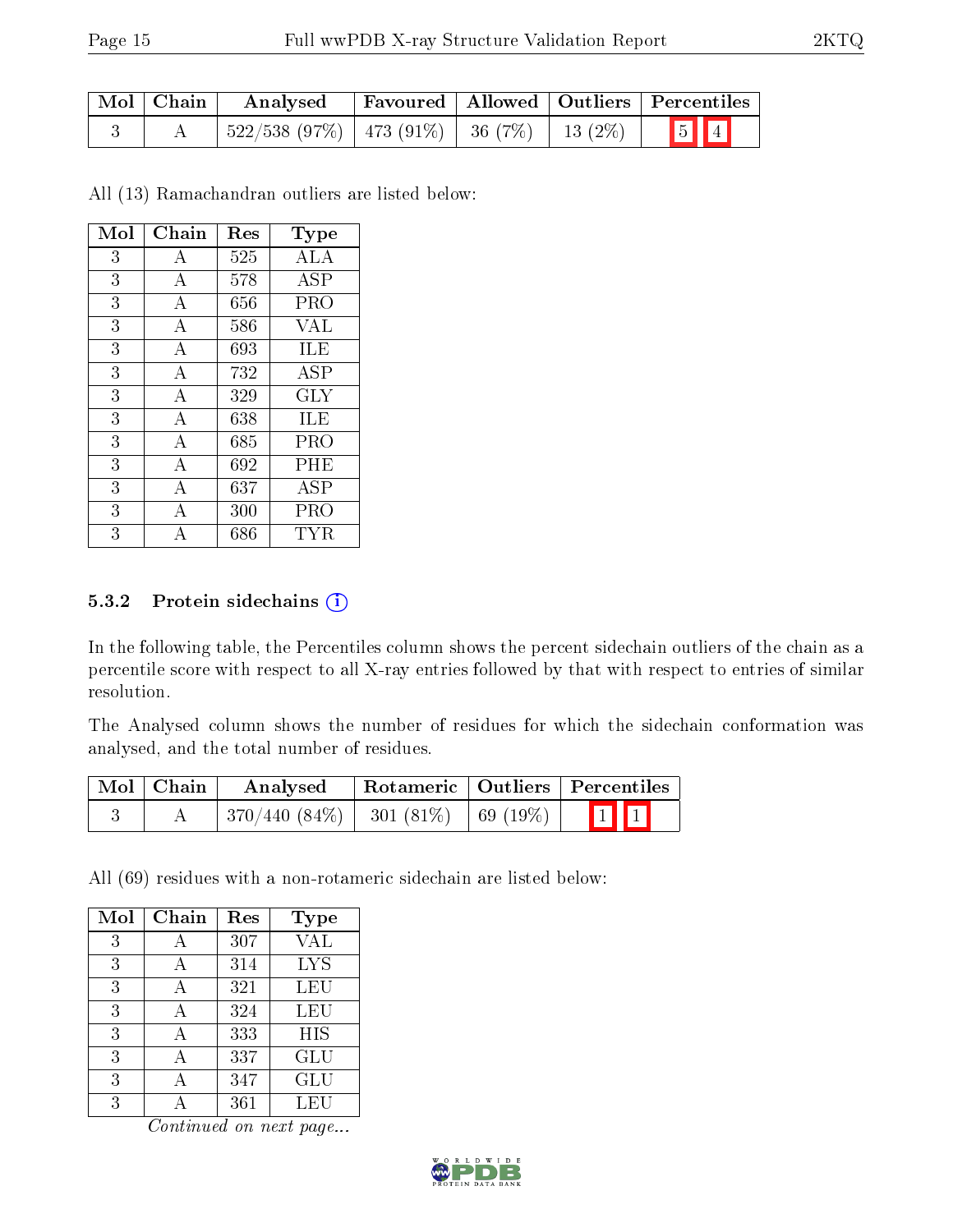| Mol                     | $\overline{\text{Chain}}$                                                                                                                                                                                                                                                                                                                                                                    | Res              | $\mathrm{\bar{Ty}pe}$                              |
|-------------------------|----------------------------------------------------------------------------------------------------------------------------------------------------------------------------------------------------------------------------------------------------------------------------------------------------------------------------------------------------------------------------------------------|------------------|----------------------------------------------------|
| 3                       |                                                                                                                                                                                                                                                                                                                                                                                              | 362              | $\overline{\text{ARG}}$                            |
| $\overline{3}$          |                                                                                                                                                                                                                                                                                                                                                                                              | $\overline{375}$ | LEU                                                |
| $\overline{3}$          |                                                                                                                                                                                                                                                                                                                                                                                              | $\overline{376}$ | $\overline{\text{LEU}}$                            |
| $\overline{3}$          |                                                                                                                                                                                                                                                                                                                                                                                              | 416              | LEU                                                |
| $\overline{3}$          |                                                                                                                                                                                                                                                                                                                                                                                              | 426              | LEU                                                |
| 3                       |                                                                                                                                                                                                                                                                                                                                                                                              | 432              | $\overline{\text{GLU}}$                            |
| $\overline{3}$          |                                                                                                                                                                                                                                                                                                                                                                                              | 459              | LEU                                                |
| $\overline{3}$          |                                                                                                                                                                                                                                                                                                                                                                                              | 461              | LEU                                                |
| $\overline{3}$          |                                                                                                                                                                                                                                                                                                                                                                                              | $470\,$          | <b>LEU</b>                                         |
| $\overline{3}$          |                                                                                                                                                                                                                                                                                                                                                                                              | 473              | $\overline{\text{GLU}}$                            |
| $\overline{3}$          |                                                                                                                                                                                                                                                                                                                                                                                              | 484              | LEU                                                |
| $\overline{3}$          |                                                                                                                                                                                                                                                                                                                                                                                              | 487              |                                                    |
| $\overline{3}$          |                                                                                                                                                                                                                                                                                                                                                                                              | $\overline{507}$ | $\frac{\overline{\text{ARG}}}{\text{GLU}}$         |
| $\overline{3}$          |                                                                                                                                                                                                                                                                                                                                                                                              | $\overline{508}$ | $\frac{\overline{\text{L} \text{YS}}}{\text{SER}}$ |
| $\overline{3}$          |                                                                                                                                                                                                                                                                                                                                                                                              | $\overline{513}$ |                                                    |
| $\overline{3}$          | $\frac{A}{A} \frac{A}{A} \frac{A}{A} \frac{A}{A} \frac{A}{A} \frac{A}{A} \frac{A}{A} \frac{A}{A} \frac{A}{A} \frac{A}{A} \frac{A}{A} \frac{A}{A} \frac{A}{A} \frac{A}{A} \frac{A}{A} \frac{A}{A} \frac{A}{A} \frac{A}{A} \frac{A}{A} \frac{A}{A} \frac{A}{A} \frac{A}{A} \frac{A}{A} \frac{A}{A} \frac{A}{A} \frac{A}{A} \frac{A}{A} \frac{A}{A} \frac{A}{A} \frac{A}{A} \frac{A}{A} \frac{$ | $522\,$          | $\frac{\overline{\textrm{LEU}}}{\textrm{ARG}}$     |
| $\overline{3}$          |                                                                                                                                                                                                                                                                                                                                                                                              | $\overline{523}$ |                                                    |
| $\overline{3}$          |                                                                                                                                                                                                                                                                                                                                                                                              | $531\,$          | $\overline{\text{LYS}}$                            |
| 3                       |                                                                                                                                                                                                                                                                                                                                                                                              | $\overline{534}$ | $\overline{\text{GLN}}$                            |
| $\overline{3}$          |                                                                                                                                                                                                                                                                                                                                                                                              | 541              | LEU                                                |
| $\overline{3}$          |                                                                                                                                                                                                                                                                                                                                                                                              | 557              | $\frac{22}{\text{THR}}$                            |
| $\overline{3}$          |                                                                                                                                                                                                                                                                                                                                                                                              | 562              | <b>THR</b>                                         |
| 3                       |                                                                                                                                                                                                                                                                                                                                                                                              | 563              | $\overline{\text{ARG}}$                            |
| $\overline{3}$          |                                                                                                                                                                                                                                                                                                                                                                                              | $\overline{574}$ | LEU                                                |
| $\overline{3}$          |                                                                                                                                                                                                                                                                                                                                                                                              | $\overline{575}$ | $\overline{\text{SER}}$                            |
| $\overline{3}$          |                                                                                                                                                                                                                                                                                                                                                                                              | $577\,$          | SER                                                |
| $\overline{3}$          |                                                                                                                                                                                                                                                                                                                                                                                              | $\overline{578}$ | $\overline{\text{ASP}}$                            |
| 3                       |                                                                                                                                                                                                                                                                                                                                                                                              | 583              | $\overline{\mathrm{ASN}}$                          |
| 3                       |                                                                                                                                                                                                                                                                                                                                                                                              | 595              | $\overline{\rm{ARG}}$                              |
| 3                       | А                                                                                                                                                                                                                                                                                                                                                                                            | 596              | $AR\overline{G}$                                   |
| 3                       | $\overline{A}$                                                                                                                                                                                                                                                                                                                                                                               | 606              | $\overline{L}$ EU                                  |
| $\overline{3}$          |                                                                                                                                                                                                                                                                                                                                                                                              | 610              | $\overline{\text{ASP}}$                            |
| $\boldsymbol{3}$        | $\frac{\overline{A}}{\overline{A}}$                                                                                                                                                                                                                                                                                                                                                          | 614              | ILE<br>LEU                                         |
| $\overline{3}$          |                                                                                                                                                                                                                                                                                                                                                                                              | $\overline{622}$ |                                                    |
| $\overline{\mathbf{3}}$ | $\frac{1}{\underline{A}}$                                                                                                                                                                                                                                                                                                                                                                    | 627              | <u>ASN</u>                                         |
| $\overline{3}$          | $\overline{A}$                                                                                                                                                                                                                                                                                                                                                                               | $\overline{631}$ | $\overline{\text{VAL}}$                            |
| $\overline{\mathbf{3}}$ | $\frac{\overline{A}}{\overline{A}}$                                                                                                                                                                                                                                                                                                                                                          | 671              | <b>TYR</b>                                         |
| 3                       |                                                                                                                                                                                                                                                                                                                                                                                              | 673              | MET                                                |
| $\overline{\mathbf{3}}$ | $\overline{A}$                                                                                                                                                                                                                                                                                                                                                                               | 704              | $\overline{\rm{ARG}}$                              |
| $\overline{3}$          | $\overline{A}$                                                                                                                                                                                                                                                                                                                                                                               | 711              | $\overline{\text{LEU}}$                            |
| $\overline{3}$          | $\overline{A}$                                                                                                                                                                                                                                                                                                                                                                               | $\overline{720}$ | $\overline{\text{VAL}}$                            |
| 3                       | $\overline{A}$                                                                                                                                                                                                                                                                                                                                                                               | 721              | $\overline{{\rm GLU}}$                             |

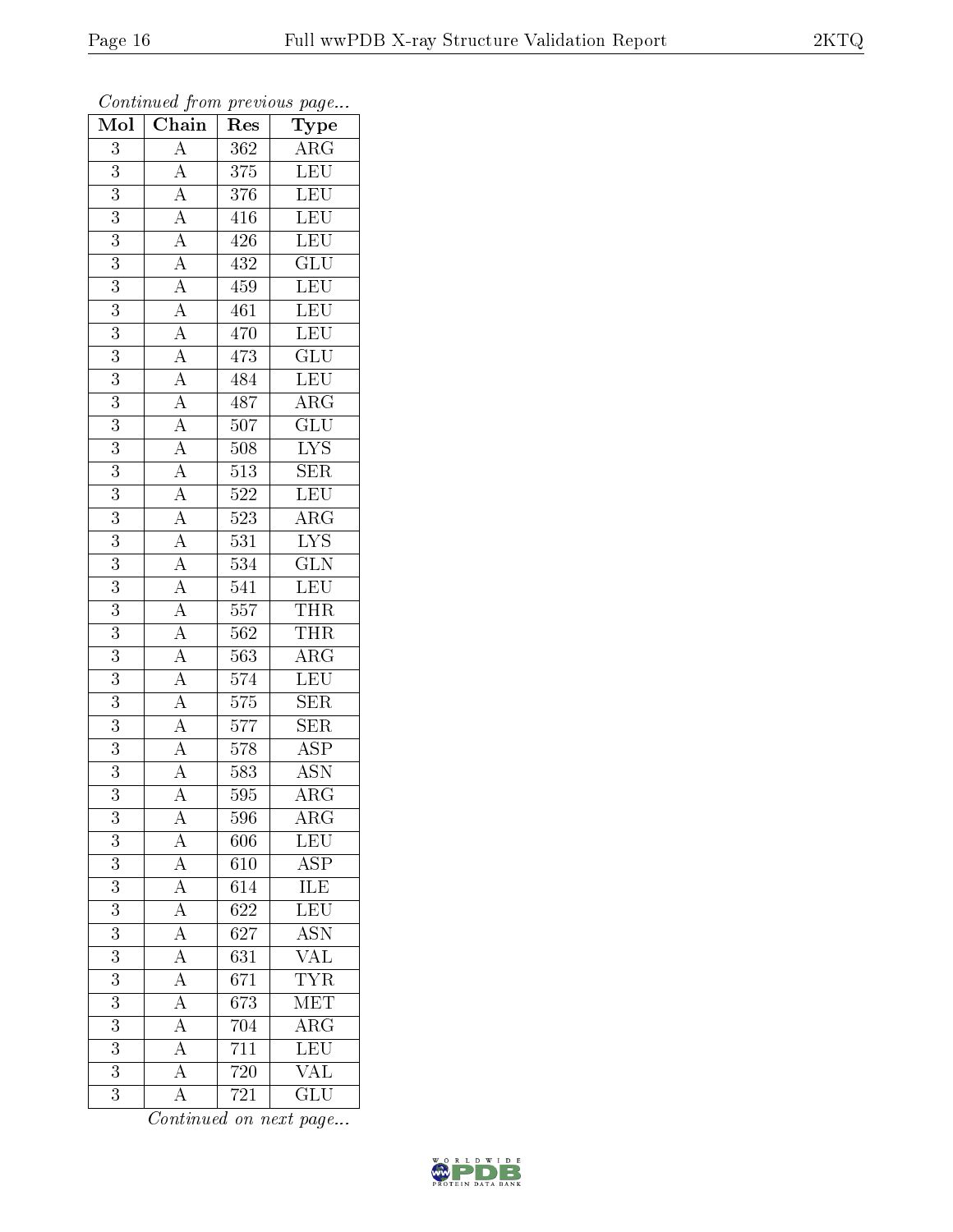| Mol            | Chain              | Res | Type                                       |
|----------------|--------------------|-----|--------------------------------------------|
| 3              | $\boldsymbol{A}$   | 723 | <b>LEU</b>                                 |
| 3              | $\overline{\rm A}$ | 733 | LEU                                        |
| $\overline{3}$ | $\overline{A}$     | 738 | <b>LYS</b>                                 |
| $\overline{3}$ | $\overline{\rm A}$ | 760 | <b>LEU</b>                                 |
| $\overline{3}$ | $\overline{A}$     | 763 | LEU                                        |
| 3              | $\overline{\rm A}$ | 767 | <b>LYS</b>                                 |
| $\overline{3}$ | $\overline{\rm A}$ | 772 | <b>LEU</b>                                 |
| 3              | $\overline{A}$     | 775 | MET                                        |
| $\overline{3}$ | $\overline{\rm A}$ | 778 | $\rm{ARG}$                                 |
| $\overline{3}$ | $\overline{A}$     | 782 | $\overline{\text{GLN}}$                    |
| $\overline{3}$ | $\overline{A}$     | 789 | <b>LEU</b>                                 |
| 3              | $\overline{\rm A}$ | 797 | $\operatorname{GL} \bar{\operatorname{U}}$ |
| $\overline{3}$ | $\overline{\rm A}$ | 802 | LEU                                        |
| $\overline{3}$ | $\boldsymbol{A}$   | 813 | <b>LEU</b>                                 |
| 3              | $\overline{A}$     | 817 | LEU                                        |
| 3              | $\overline{\rm A}$ | 818 | GLU                                        |
| $\overline{3}$ | $\overline{\rm A}$ | 826 | $\overline{\rm ASP}$                       |
| $\overline{3}$ | $\overline{\rm A}$ | 831 | <b>LYS</b>                                 |
| $\overline{3}$ | $\overline{\rm A}$ | 832 | $\operatorname{GLU}$                       |

Some sidechains can be flipped to improve hydrogen bonding and reduce clashes. All (10) such sidechains are listed below:

| Mol | Chain | Res | <b>Type</b> |
|-----|-------|-----|-------------|
| 3   | А     | 443 | HIS         |
| 3   | А     | 561 | HIS         |
| 3   | А     | 566 | GLN         |
| 3   | А     | 582 | <b>GLN</b>  |
| 3   | А     | 583 | <b>ASN</b>  |
| 3   | А     | 613 | <b>GLN</b>  |
| 3   | А     | 621 | HIS         |
| 3   | А     | 627 | ASN         |
| 3   | А     | 633 | <b>GLN</b>  |
| 3   |       | 754 | GLN         |

#### 5.3.3 RNA (i)

There are no RNA molecules in this entry.

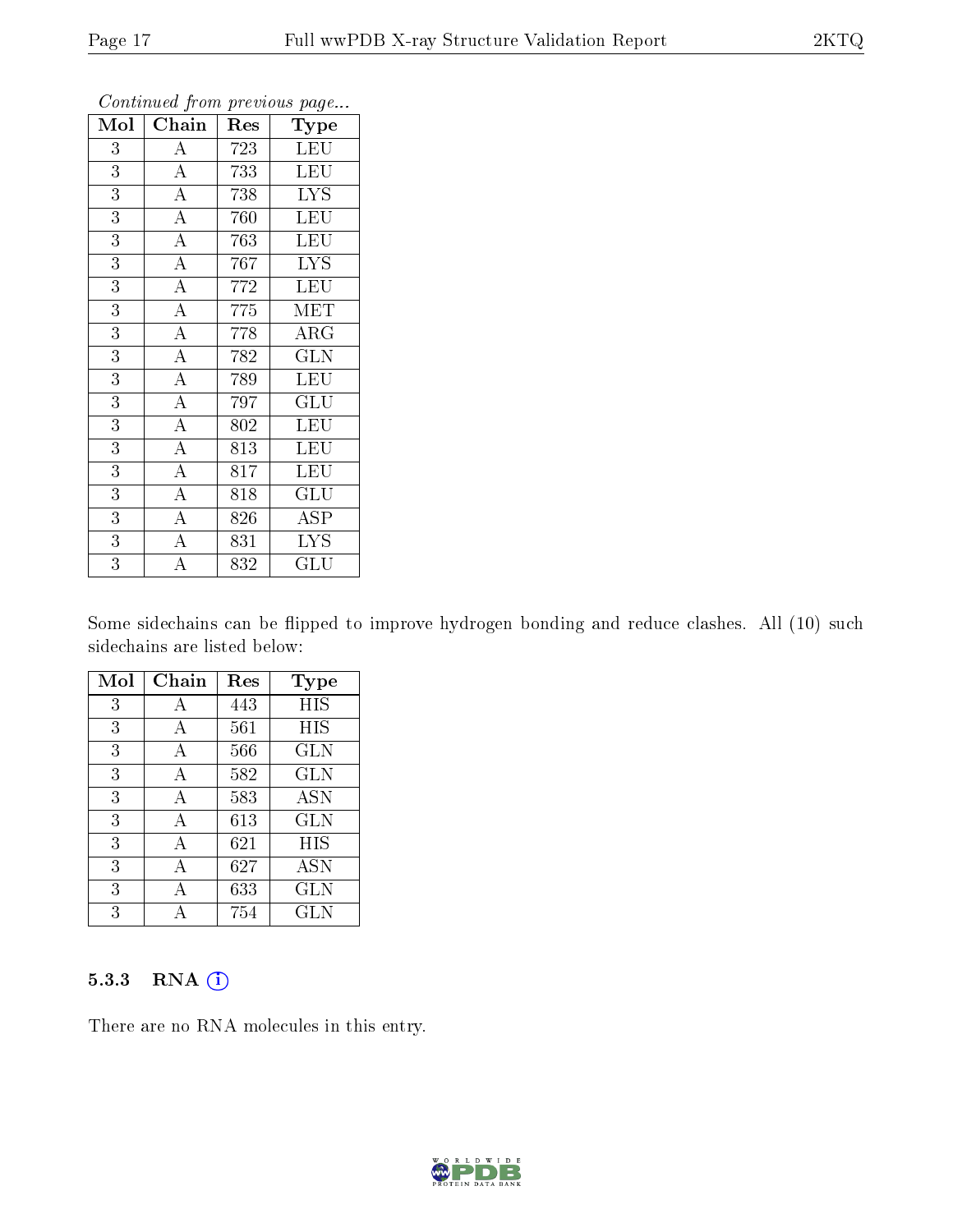### 5.4 Non-standard residues in protein, DNA, RNA chains (i)

1 non-standard protein/DNA/RNA residue is modelled in this entry.

In the following table, the Counts columns list the number of bonds (or angles) for which Mogul statistics could be retrieved, the number of bonds (or angles) that are observed in the model and the number of bonds (or angles) that are dened in the Chemical Component Dictionary. The Link column lists molecule types, if any, to which the group is linked. The Z score for a bond length (or angle) is the number of standard deviations the observed value is removed from the expected value. A bond length (or angle) with  $|Z| > 2$  is considered an outlier worth inspection. RMSZ is the root-mean-square of all Z scores of the bond lengths (or angles).

| Mol |     | $\perp$ Type   Chain   Res | $^{\shortmid}$ Link |                     | Bond lengths |                    |               | Bond angles |            |
|-----|-----|----------------------------|---------------------|---------------------|--------------|--------------------|---------------|-------------|------------|
|     |     |                            |                     | Counts <sup>1</sup> |              | RMSZ   $\# Z  > 2$ | Counts   RMSZ |             | $+ Z  > 2$ |
|     | DOC |                            |                     | 14.19.20            | 0.79         |                    | 13,26,29      | 1.14        | $(7\%)$    |

In the following table, the Chirals column lists the number of chiral outliers, the number of chiral centers analysed, the number of these observed in the model and the number defined in the Chemical Component Dictionary. Similar counts are reported in the Torsion and Rings columns. '-' means no outliers of that kind were identified.

|       |  |             | Mol   Type   Chain   Res   Link   Chirals   Torsions   Rings |  |
|-------|--|-------------|--------------------------------------------------------------|--|
| DOC - |  | $112$   1,2 | $\mid 0/4/18/19 \mid 0/2/2/2 \mid$                           |  |

There are no bond length outliers.

All (1) bond angle outliers are listed below:

|  |  | $\mid$ Mol $\mid$ Chain $\mid$ Res $\mid$ Type $\mid$ $\mid$ Atoms $\mid$ | $\parallel$ Z $\perp$ | Observed $(^\circ)$   Ideal $(^\circ)$ |  |
|--|--|---------------------------------------------------------------------------|-----------------------|----------------------------------------|--|
|  |  | $112$   DOC   C2-N3-C4   3.68                                             |                       | 120 07                                 |  |

There are no chirality outliers.

There are no torsion outliers.

There are no ring outliers.

1 monomer is involved in 2 short contacts:

|  |            | Mol   Chain   Res   Type   Clashes   Symm-Clashes |
|--|------------|---------------------------------------------------|
|  | $-112$ DOC |                                                   |

#### 5.5 Carbohydrates  $(i)$

There are no carbohydrates in this entry.

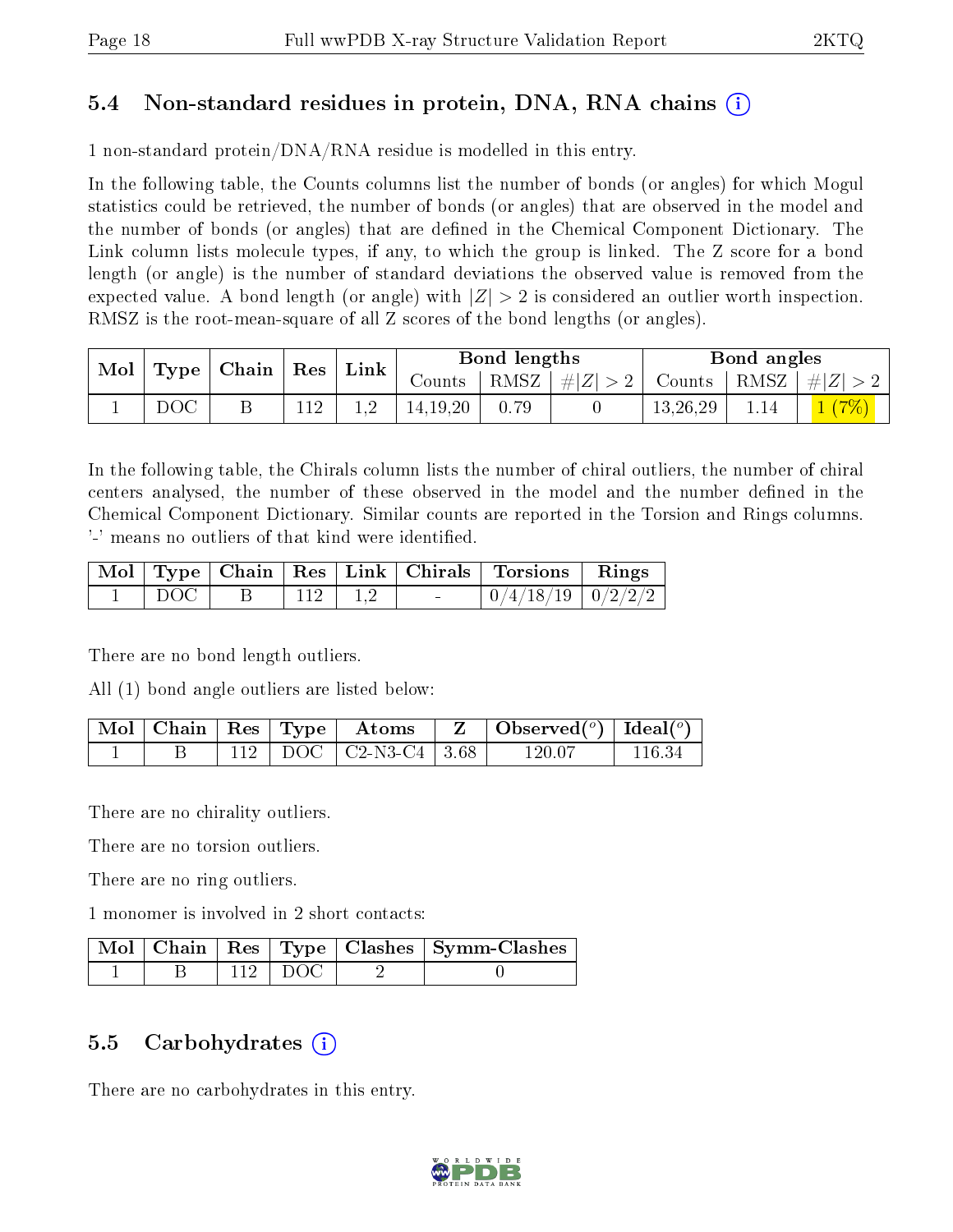## 5.6 Ligand geometry (i)

Of 2 ligands modelled in this entry, 1 is monoatomic - leaving 1 for Mogul analysis.

In the following table, the Counts columns list the number of bonds (or angles) for which Mogul statistics could be retrieved, the number of bonds (or angles) that are observed in the model and the number of bonds (or angles) that are dened in the Chemical Component Dictionary. The Link column lists molecule types, if any, to which the group is linked. The Z score for a bond length (or angle) is the number of standard deviations the observed value is removed from the expected value. A bond length (or angle) with  $|Z| > 2$  is considered an outlier worth inspection. RMSZ is the root-mean-square of all Z scores of the bond lengths (or angles).

| $\text{Mol}$ |     | $\mid$ Type $\mid$ Chain $\mid$ Res $\mid$ | $^{\dagger}$ Link |            | Bond lengths |         |                                        | Bond angles |       |
|--------------|-----|--------------------------------------------|-------------------|------------|--------------|---------|----------------------------------------|-------------|-------|
|              |     |                                            |                   | Counts     | RMSZ         | #Z  > 2 | Counts   RMSZ $\vert \# \vert Z \vert$ |             |       |
|              | DCT |                                            |                   | 22, 28, 28 | 0.93         |         | 26, 43, 43                             |             | 2(7%) |

In the following table, the Chirals column lists the number of chiral outliers, the number of chiral centers analysed, the number of these observed in the model and the number defined in the Chemical Component Dictionary. Similar counts are reported in the Torsion and Rings columns. '-' means no outliers of that kind were identified.

|     |  | Mol   Type   Chain   Res   Link   Chirals | Torsions                                | $\mathbf{Rings}$ |
|-----|--|-------------------------------------------|-----------------------------------------|------------------|
| DCT |  | <b>Contract Contract Contract</b>         | $\mid$ 2/19/31/31 $\mid$ 0/2/2/2 $\mid$ |                  |

There are no bond length outliers.

All (2) bond angle outliers are listed below:

| Mol | Chain | Res | Type | Atoms      |      | Observed $(°)$ | Ideal $(^\circ)$ |
|-----|-------|-----|------|------------|------|----------------|------------------|
|     |       |     | DCT  | $C2-N3-C4$ | 3.57 | 119.96         | 116.34           |
|     |       |     | DCT. | 02G-PG-01G | 2.28 | $119.59\,$     | 110 68           |

There are no chirality outliers.

All (2) torsion outliers are listed below:

| Mol | Chain | Res   Type | Atoms         |
|-----|-------|------------|---------------|
|     |       | DCT        | PB-O3B-PG-O3G |
|     |       |            | PB-O3B-PG-O2G |

There are no ring outliers.

1 monomer is involved in 8 short contacts:

|  |           | Mol   Chain   Res   Type   Clashes   Symm-Clashes |
|--|-----------|---------------------------------------------------|
|  | $113$ DCT |                                                   |

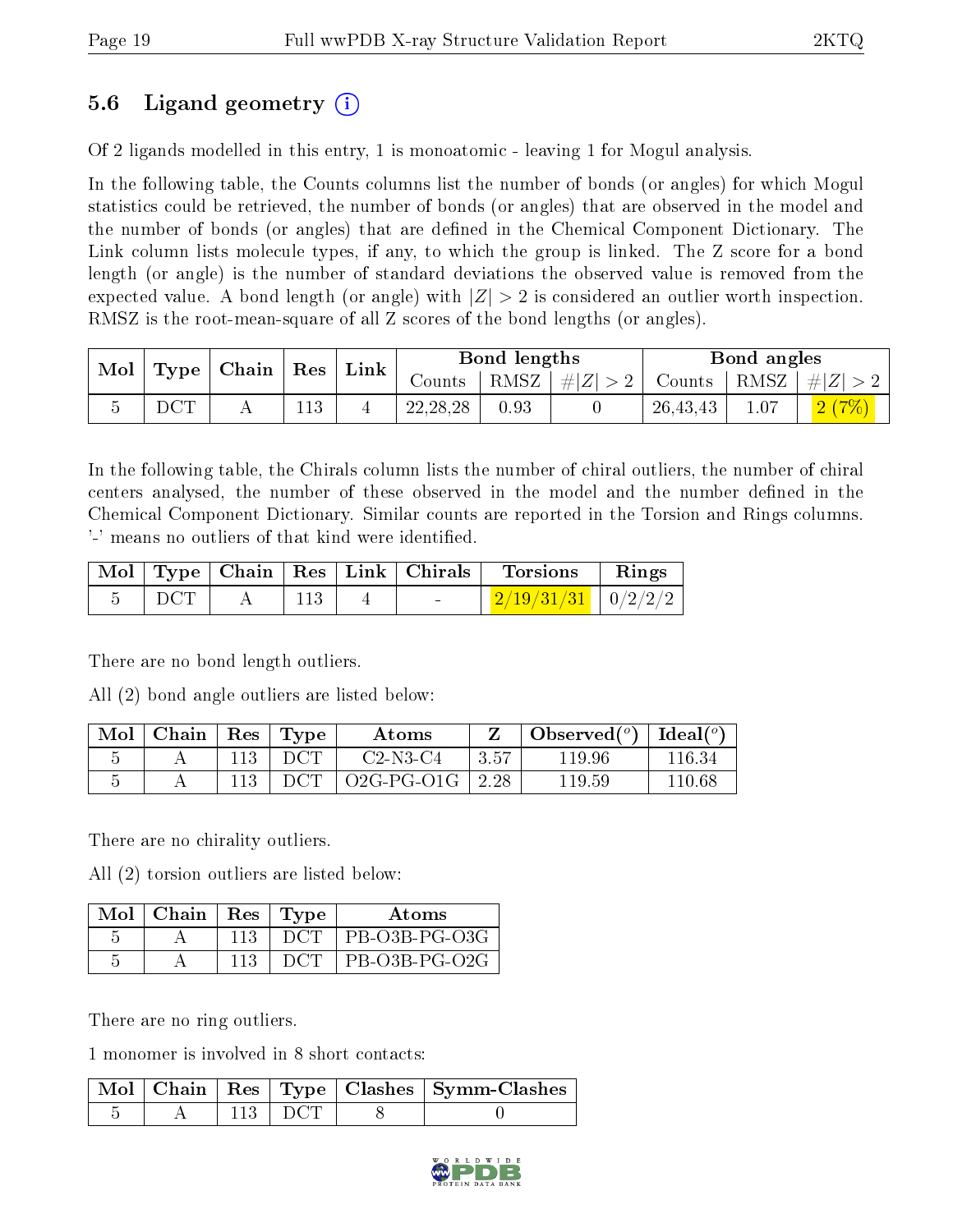The following is a two-dimensional graphical depiction of Mogul quality analysis of bond lengths, bond angles, torsion angles, and ring geometry for all instances of the Ligand of Interest. In addition, ligands with molecular weight > 250 and outliers as shown on the validation Tables will also be included. For torsion angles, if less then 5% of the Mogul distribution of torsion angles is within 10 degrees of the torsion angle in question, then that torsion angle is considered an outlier. Any bond that is central to one or more torsion angles identified as an outlier by Mogul will be highlighted in the graph. For rings, the root-mean-square deviation (RMSD) between the ring in question and similar rings identified by Mogul is calculated over all ring torsion angles. If the average RMSD is greater than 60 degrees and the minimal RMSD between the ring in question and any Mogul-identified rings is also greater than 60 degrees, then that ring is considered an outlier. The outliers are highlighted in purple. The color gray indicates Mogul did not find sufficient equivalents in the CSD to analyse the geometry.



#### 5.7 [O](https://www.wwpdb.org/validation/2017/XrayValidationReportHelp#nonstandard_residues_and_ligands)ther polymers (i)

There are no such residues in this entry.

#### 5.8 Polymer linkage issues (i)

There are no chain breaks in this entry.